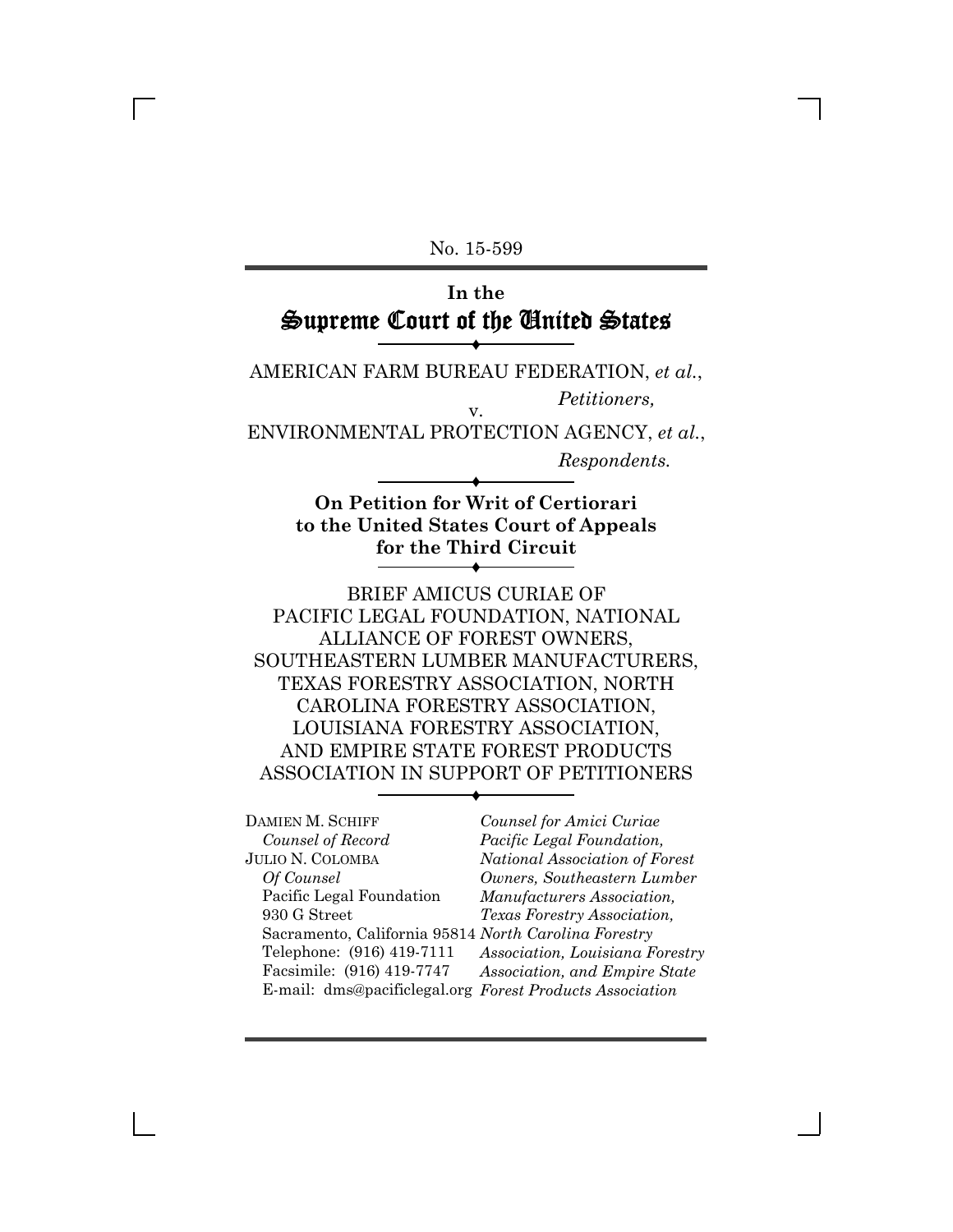### **QUESTION PRESENTED**

Whether the Third Circuit erred by deferring to EPA's interpretation of the word "total maximum daily load" (TMDL) to permit EPA to impose a complex regulatory scheme that does much more than cap daily levels of total pollutant loading and that displaces powers reserved to the States.

 $\Box$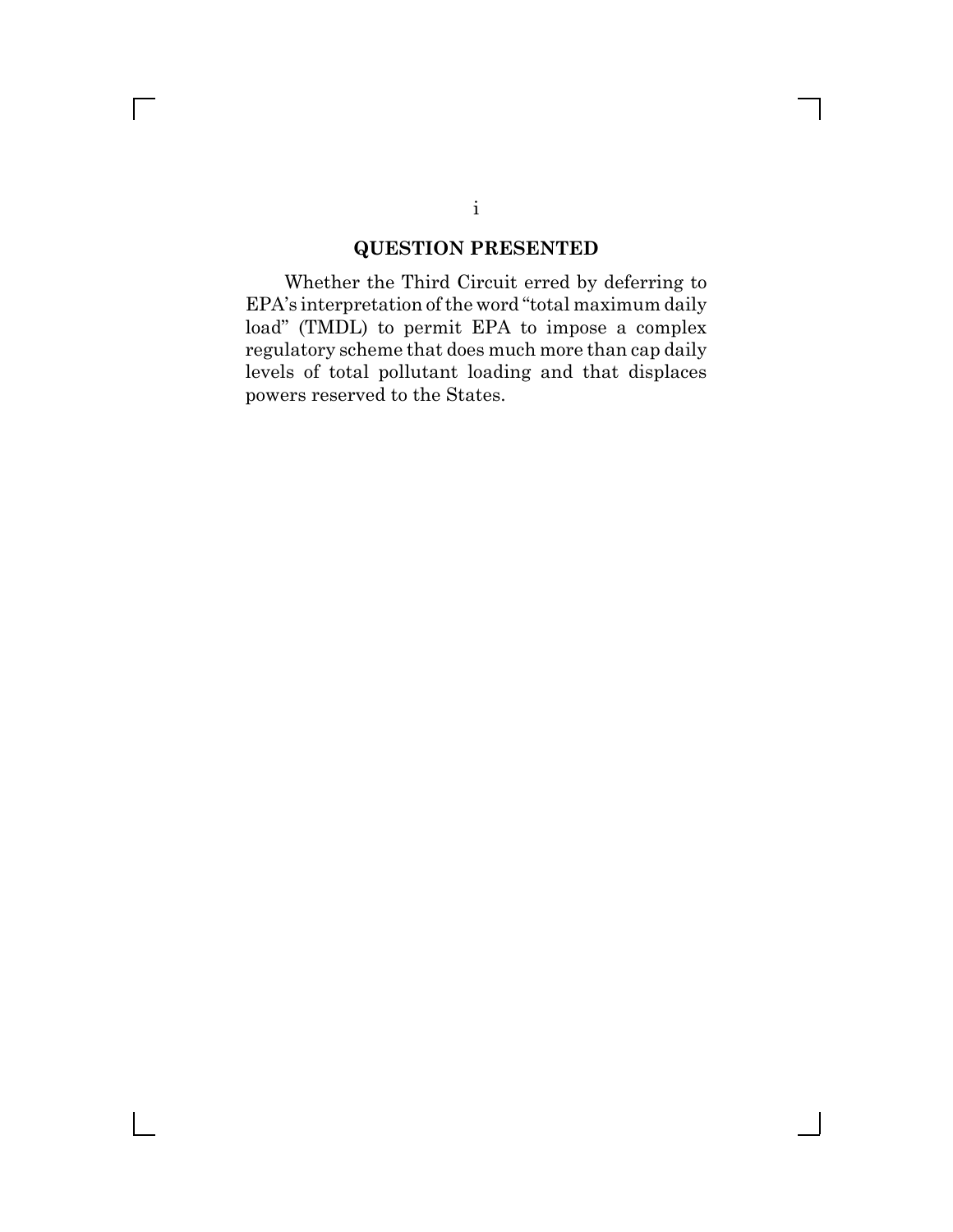# **TABLE OF CONTENTS**

|                    | QUESTION PRESENTED                                                                                                                                                                      |
|--------------------|-----------------------------------------------------------------------------------------------------------------------------------------------------------------------------------------|
|                    |                                                                                                                                                                                         |
|                    | <b>IDENTITY AND</b><br>INTEREST OF AMICI CURIAE  1                                                                                                                                      |
|                    | <b>INTRODUCTION AND</b><br><b>SUMMARY OF REASONS</b><br>FOR GRANTING THE PETITION  4                                                                                                    |
|                    |                                                                                                                                                                                         |
| <b>REASONS FOR</b> | GRANTING THE PETITION 7                                                                                                                                                                 |
|                    | I. THE DECISION BELOW<br><b>UNDERMINES THE CLEAN</b><br><b>WATER ACT'S COOPERATIVE</b><br>FEDERALISM STRUCTURE, THEREBY<br>PRESENTING AN ISSUE OF<br><b>GREAT NATIONAL IMPORTANCE 7</b> |
|                    | A. Congress Committed a Significant<br>Portion of the Clean Water Act's<br>Implementation to the States  8                                                                              |
|                    | B. The Decision Below Lets EPA<br>Make Implementation Policy and<br>Regulate Nonpoint Source Pollution,<br>Contrary to the Clean Water Act 12                                           |

ii

 $\overline{\Gamma}$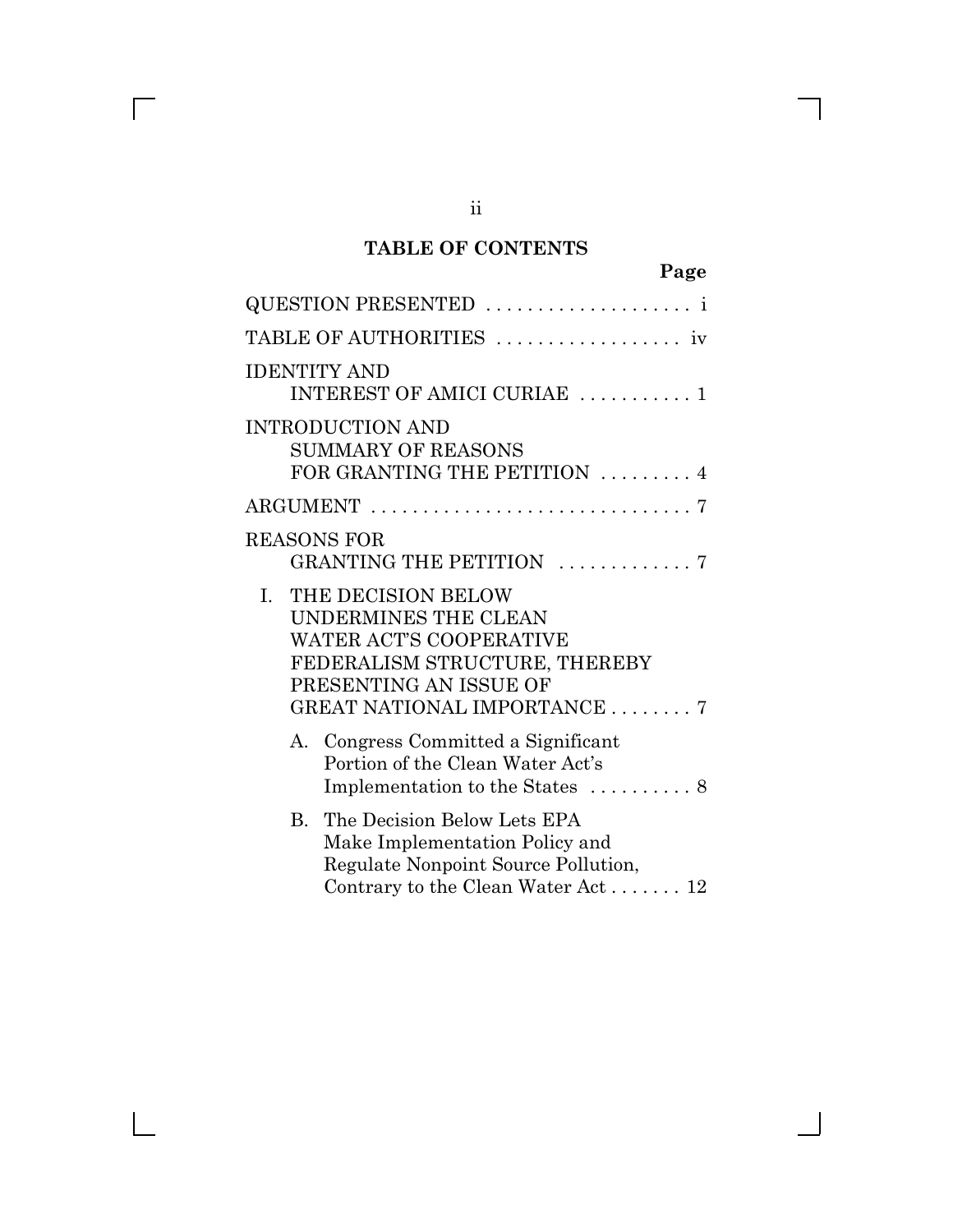# **TABLE OF CONTENTS—Continued Page**

| Н. | THE DECISION BELOW PRESENTS AN<br>ISSUE OF NATIONAL IMPORTANCE<br>BECAUSE IT WILL RENDER THE ACT<br>LESS SENSITIVE TO DIVERSITY AND<br>CHANGE, LESS ACCOUNTABLE TO THE<br>PEOPLE, AND LESS INNOVATIVE  15 |
|----|-----------------------------------------------------------------------------------------------------------------------------------------------------------------------------------------------------------|
|    | A. State Implementation<br>Keeps the Clean Water<br>Act Sensitive to the Diverse<br>Needs of a Heterogeneous Society $\dots$ . 18                                                                         |
|    | <b>B.</b> State Implementation Keeps<br>the Clean Water Act Accountable<br>to Democratic Processes $\ldots \ldots \ldots \ldots 21$                                                                       |
|    | C. State Implementation Protects<br>Innovative Competition  22                                                                                                                                            |
|    | NCLUSION                                                                                                                                                                                                  |

 $\mathsf{l}$ 

 $\overline{\Gamma}$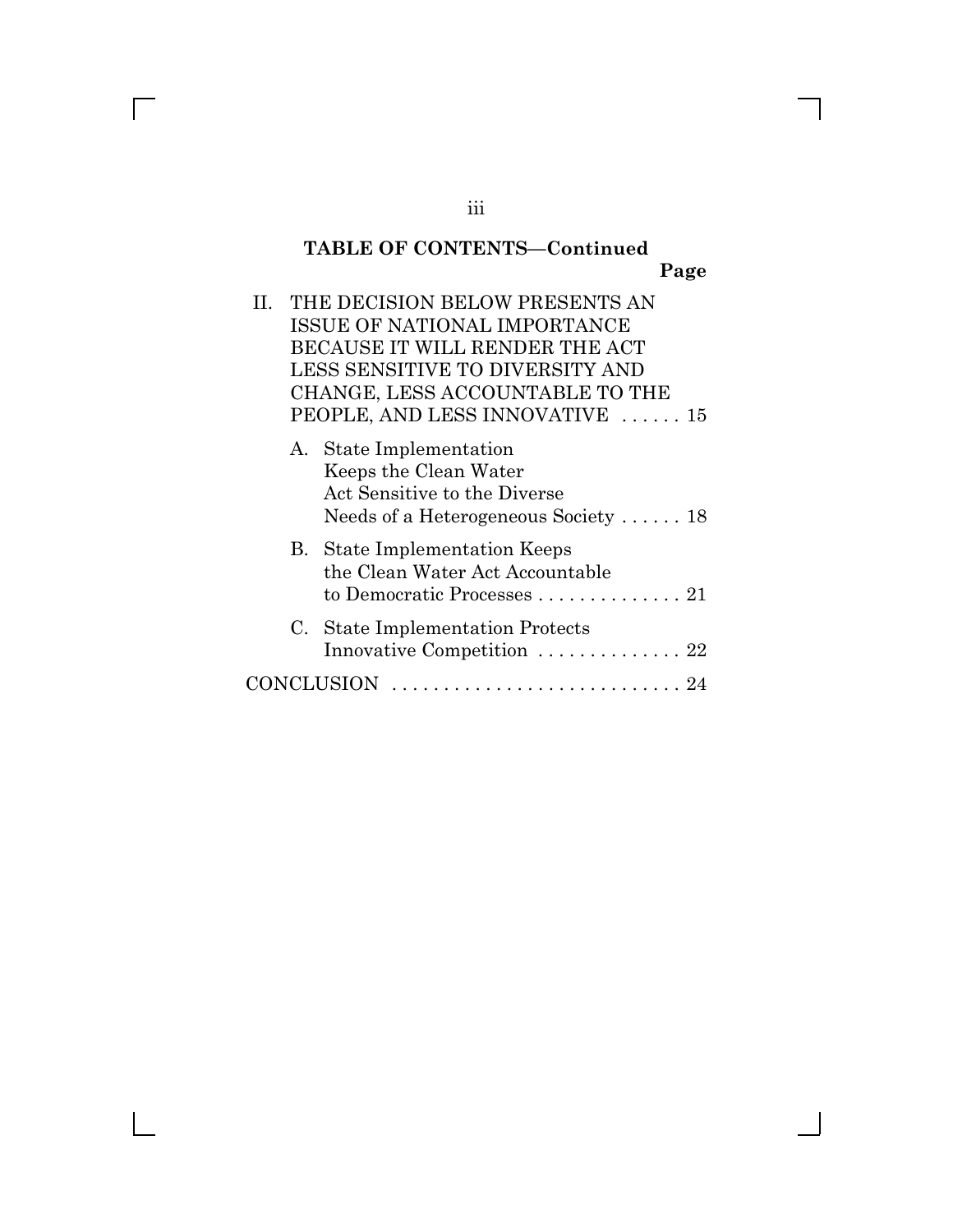# **TABLE OF AUTHORITIES**

iv

 $\overline{\Gamma}$ 

 $\mathbf{L}$ 

**Page**

# **Cases**

| Arkansas v. Oklahoma, 503 U.S. 91 (1992)  4, 7                                                                       |
|----------------------------------------------------------------------------------------------------------------------|
| E.I. du Pont de Nemours v. Train,                                                                                    |
| F.E.R.C. v. Mississippi,                                                                                             |
| Garcia v. San Antonio Metro. Transit Auth.,                                                                          |
| <i>Gregory v. Ashcroft</i> , 501 U.S. 452 (1991) $\ldots \ldots \ldots$ 18                                           |
| Hess v. Port Authority Trans-Hudson Corp.,                                                                           |
| Nat'l Ass'n of Home Builders v. Defenders<br>of Wildlife, 551 U.S. 644 (2007) $\ldots \ldots \ldots \ldots$ .        |
| New State Ice Co. v. Liebmann,                                                                                       |
| <i>New York v. U.S.</i> , 505 U.S. 144 (1992) $\ldots$ 21-22                                                         |
| Or. Nat. Desert Ass'n v. Dombeck,<br>172 F.3d 1092 (9th Cir. 1998) 13                                                |
| Pronsolino v. Nastri,<br>291 F.3d 1123 (9th Cir. 2002) 5, 12                                                         |
| PUD No. 1 of Jefferson Cnty. v. Washington<br><i>Dep't of Energy</i> , 511 U.S. 700 (1994) $\ldots \ldots \ldots 16$ |
| Rapanos v. United States,                                                                                            |
| Sackett v. EPA, 132 S. Ct. 1367 (2012) 1                                                                             |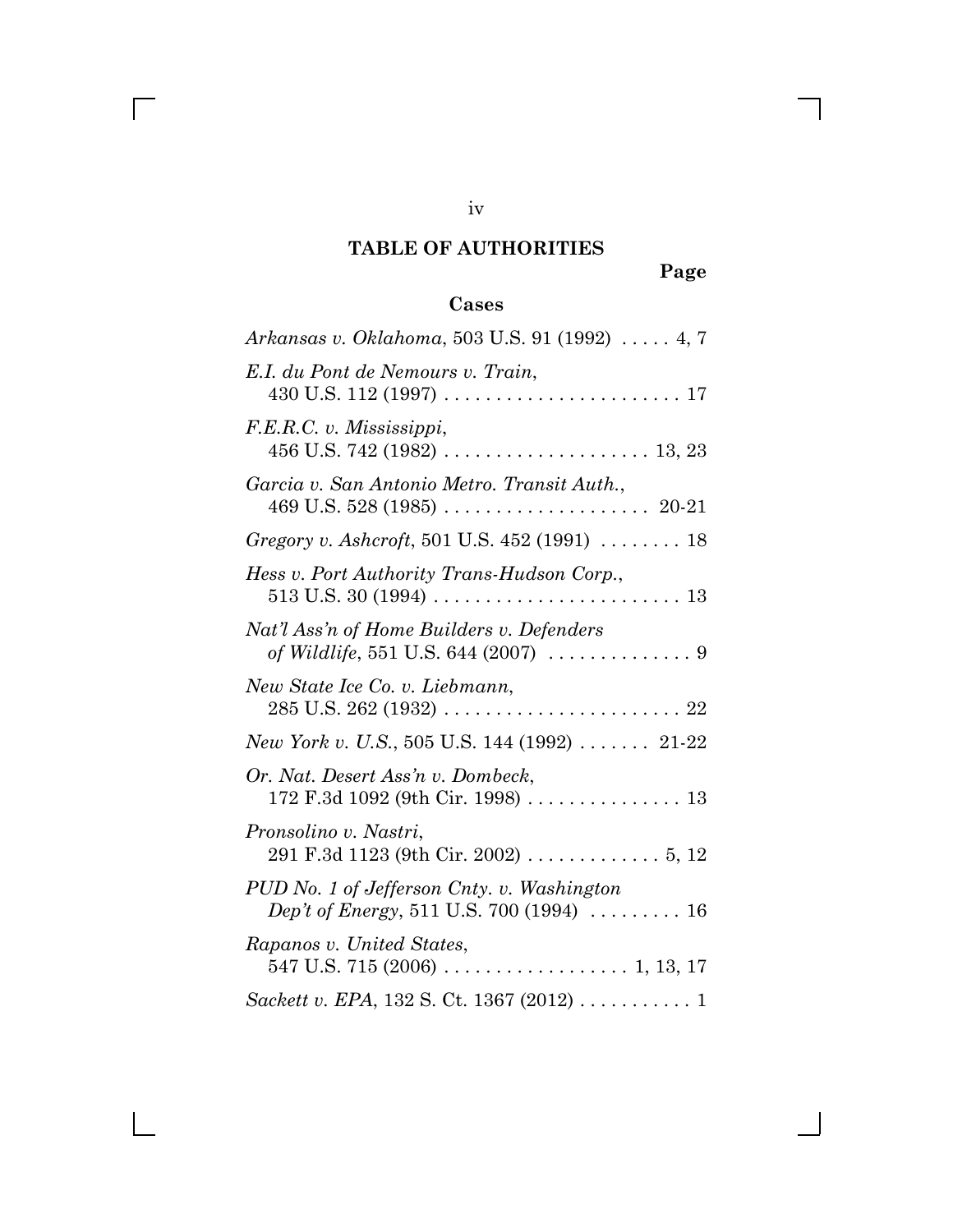# **TABLE OF AUTHORITIES—Continued Page**

| Solid Waste Ag. of N. Cook County v. U.S. Army<br>Corps of Eng'rs, 531 U.S. 159 (2001) $\ldots \ldots \ldots 1$             |
|-----------------------------------------------------------------------------------------------------------------------------|
| United States v. Lopez, 514 U.S. 549 (1995) $\ldots$ . 23                                                                   |
| <b>Federal Statutes</b>                                                                                                     |
| $33 \text{ U.S.C.} \S 1251(a)) \ldots \ldots \ldots \ldots \ldots \ldots \ldots \ldots \ldots \ldots \ldots$                |
|                                                                                                                             |
| $33 \text{ U.S.C.} \S 1255 \ldots \ldots \ldots \ldots \ldots \ldots \ldots \ldots \ldots 11$                               |
| $33 \text{ U.S.C.} \S 1271 \ldots \ldots \ldots \ldots \ldots \ldots \ldots \ldots \ldots 11$                               |
| $33 \text{ U.S.C.} \S 1288 \dots \dots \dots \dots \dots \dots \dots \dots \dots \dots \dots \dots \dots \dots \dots \dots$ |
|                                                                                                                             |
| $33 \text{ U.S.C.} \S 1313 \ldots \ldots \ldots \ldots \ldots \ldots \ldots \ldots \ldots \ldots 20$                        |
|                                                                                                                             |
|                                                                                                                             |
|                                                                                                                             |
| $33 \text{ U.S.C.} \$ $1313(d)(2) \ldots \ldots \ldots \ldots \ldots \ldots 5, 9, 15$                                       |
| $33 \text{ U.S.C.} \S 1313(e) \ldots \ldots \ldots \ldots \quad 5, 8.9, 11, 14, 20$                                         |
|                                                                                                                             |
|                                                                                                                             |
|                                                                                                                             |
| $33 \text{ U.S.C.} \S 1342 \ldots \ldots \ldots \ldots \ldots \ldots \ldots \ldots \ldots \ldots 13$                        |
|                                                                                                                             |
|                                                                                                                             |

v

 $\overline{\Gamma}$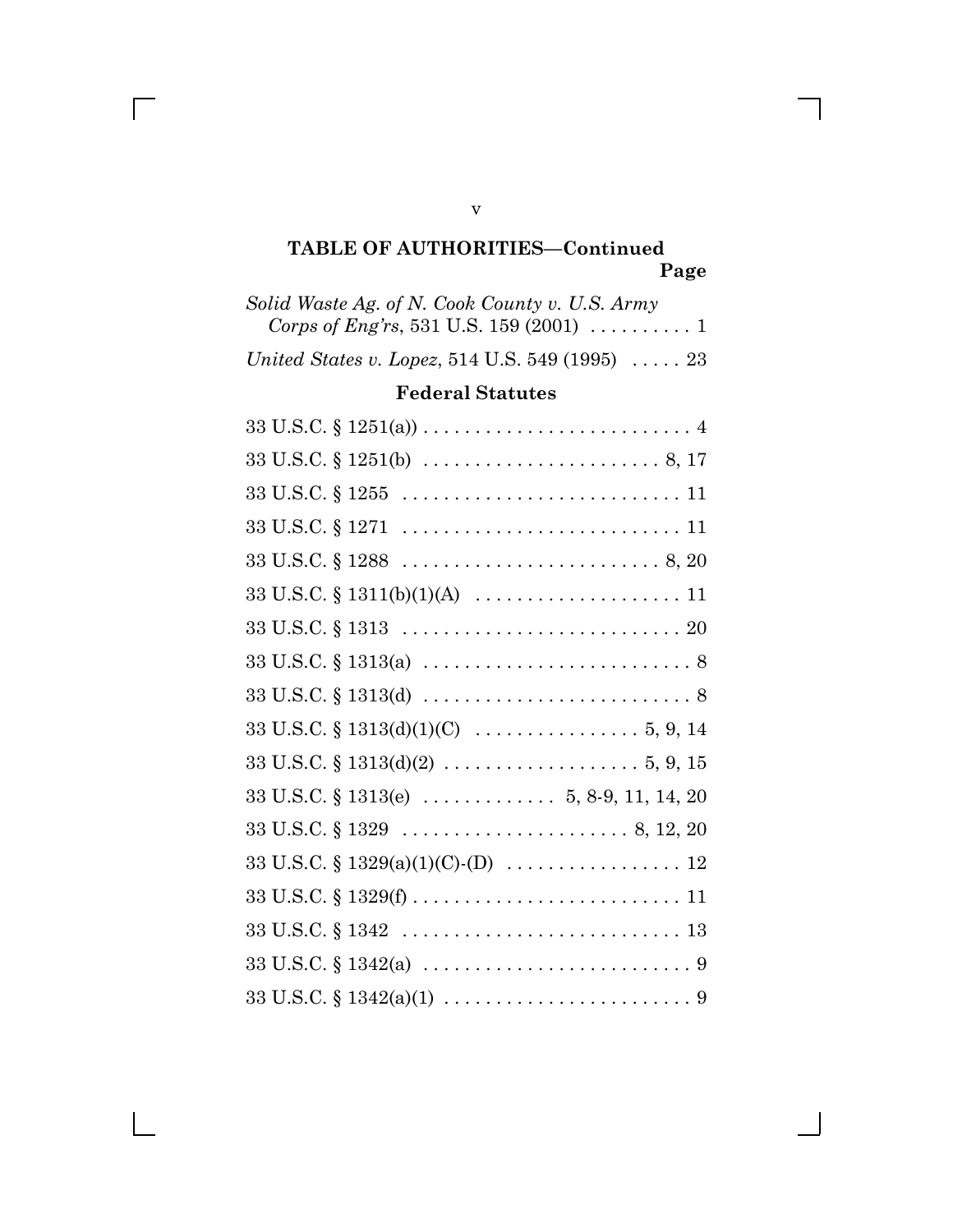# **TABLE OF AUTHORITIES—Continued**

vi

 $\Box$ 

| я<br>ıΟ<br>٠ |
|--------------|
|--------------|

| $33 \text{ U.S.C.} \S 1342 \text{ (b)} \ldots \ldots \ldots \ldots \ldots \ldots \ldots \ldots \ldots \ldots \ldots \ldots \ldots$ |
|------------------------------------------------------------------------------------------------------------------------------------|
| $33 \text{ U.S.C.} \S 1344 \ldots \ldots \ldots \ldots \ldots \ldots \ldots \ldots \ldots \ldots 13$                               |
| $33 \text{ U.S.C.} \S 1362(14) \ldots \ldots \ldots \ldots \ldots \ldots \ldots \ldots 12$                                         |

# **Federal Regulations**

# **Rules of Court**

# **Miscellaneous**

| Ackerman, Bruce, et al., The Uncertain Search                                                                                                                             |
|---------------------------------------------------------------------------------------------------------------------------------------------------------------------------|
| Adler, Jonathan H., Jurisdictional Mismatch<br>in Environmental Federalism,<br>14 N.Y.U. Envtl. L. J. 130 (2005) 20                                                       |
| Butler, Henry N. & Macey, Jonathan R.,<br><i>Externalities and the Matching Principle,</i><br>14 Yale L. & Pol'y Rev. 23 (1996) 10, 20                                    |
| EPA, Chesapeake Bay Total Maximum Daily Load<br>for Nitrogen, Phosphorus and Sediment<br>$(Dec. 29. 2010)$ , http://www2.epa.gov/<br>chesapeake-bay-tmdl-document  passim |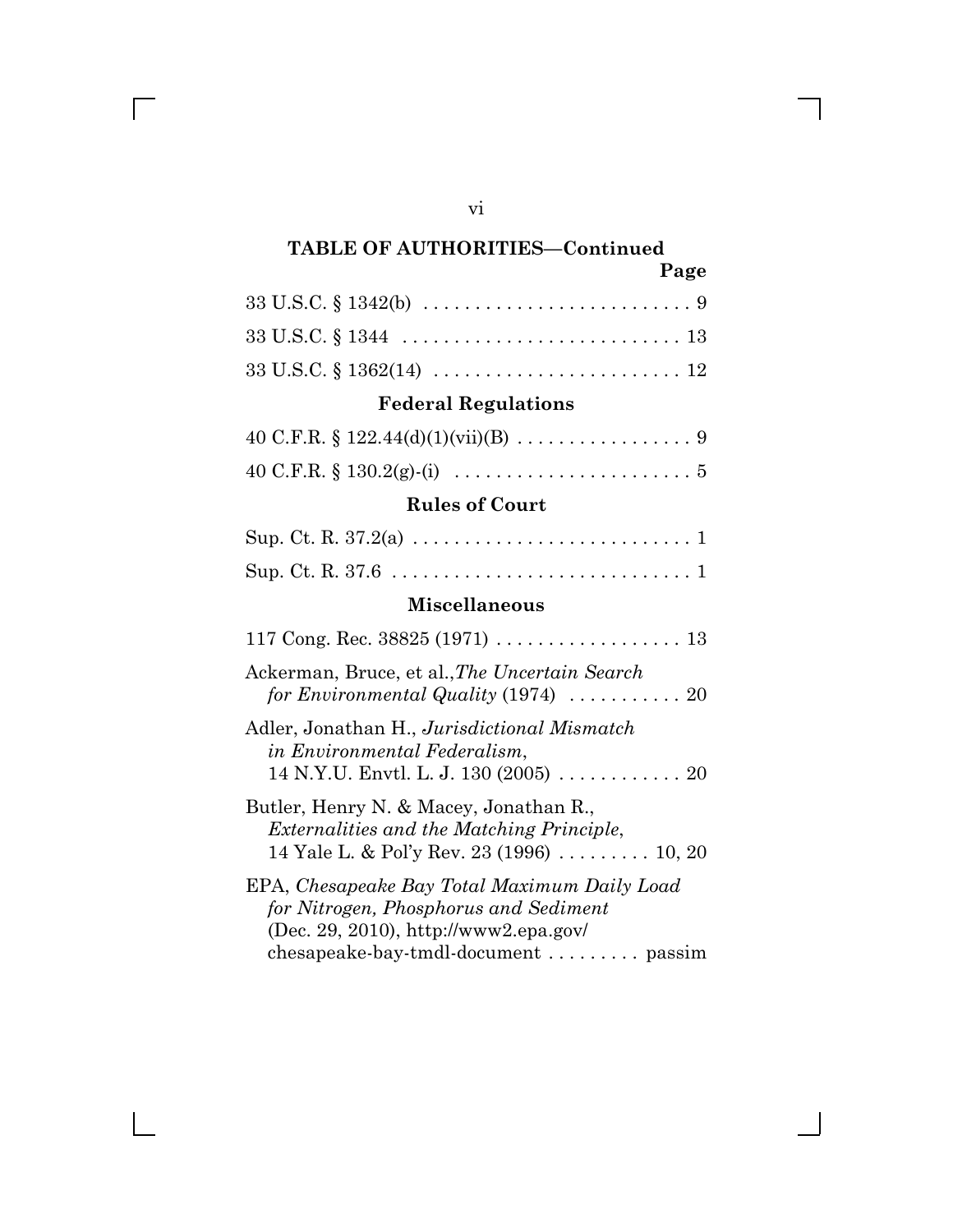# **TABLE OF AUTHORITIES—Continued Page**

| EPA, NPDES State Program Information,<br>ww2.epa.gov/national-pollution-discharge-<br>elimination-system-npdes/npdes-state-<br>$program\text{-}information \dots \dots \dots \dots \dots \dots \dots 9-10$              |
|-------------------------------------------------------------------------------------------------------------------------------------------------------------------------------------------------------------------------|
| Esty, Daniel C., Revitalizing Environmental<br><i>Federalism</i> , 95 Mich. L. Rev. 570 (1996) $\ldots \ldots 8$                                                                                                        |
| Friendly, Henry J., Federalism: A Foreward,<br>86 Yale L.J. 1019 (1977)  22-23                                                                                                                                          |
| Hills, Roderick M., Jr., The Political Economy of<br>Cooperative Federalism: Why State Autonomy<br>Makes Sense and Dual Federalism Doesn't,                                                                             |
| Jefferson, Thomas, 1 The Works of Thomas<br><i>Jefferson</i> (Paul Ford ed. 1904) $\ldots \ldots \ldots 15-16$                                                                                                          |
| La Pierre, D. Bruce, <i>Political Accountability in the</i><br>National Political Process: The Alternative to<br>Judicial Review of Federalism Issues,<br>80 Nw. U. L. Rev. 577 (1985) $\ldots \ldots \ldots \ldots 21$ |
| McConnell, Michael, Federalism:<br>Evaluating the Founders' Design,<br>54 U. Chi. L. Rev. 1484 (1987)  18                                                                                                               |
| Merritt, Deborah Jones, The Guarantee<br>Clause and State Autonomy:<br>Federalism for a Third Century,<br>88 Colum. L. Rev. 1 (1988)  18-19                                                                             |
| Schuck, Peter H., <i>Introduction: Some</i><br>Reflections on the Federalism Debate,                                                                                                                                    |

vii

 $\overline{\Gamma}$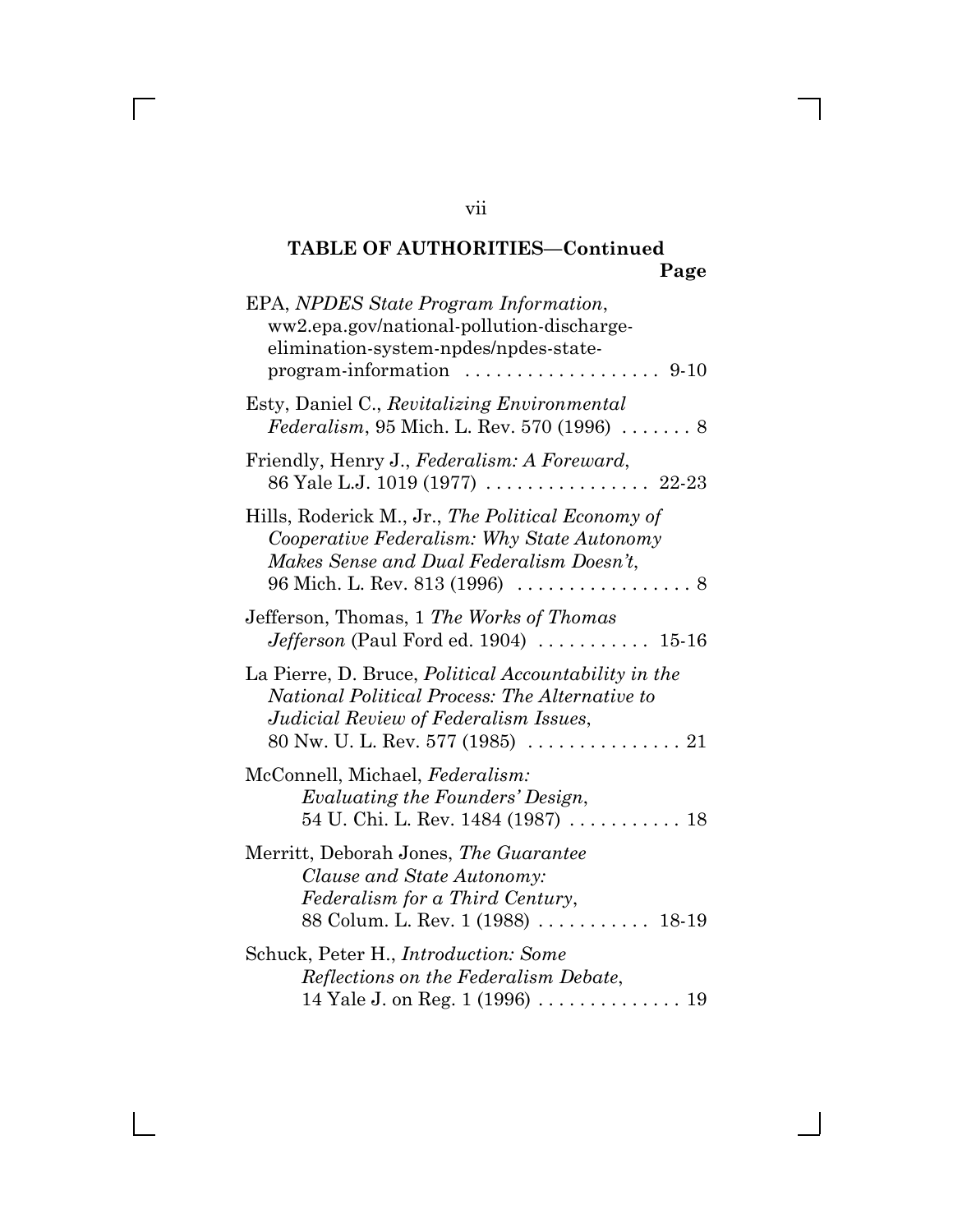# **TABLE OF AUTHORITIES—Continued Page**

| Stewart, Richard B., <i>Pyramids of Sacrifice?</i> |
|----------------------------------------------------|
| Problems of Federalism in Mandating                |
| <b>State Implementation of National</b>            |
| <i>Environmental Policy,</i>                       |
| 86 Yale L.J. 1196 (1977)  19-20                    |
| Tiebout, Charles M., A Pure Theory                 |
| of Local Expenditures,                             |
| 64 J. Pol. Econ. 416 (1956)  23                    |

viii

 $\overline{\Gamma}$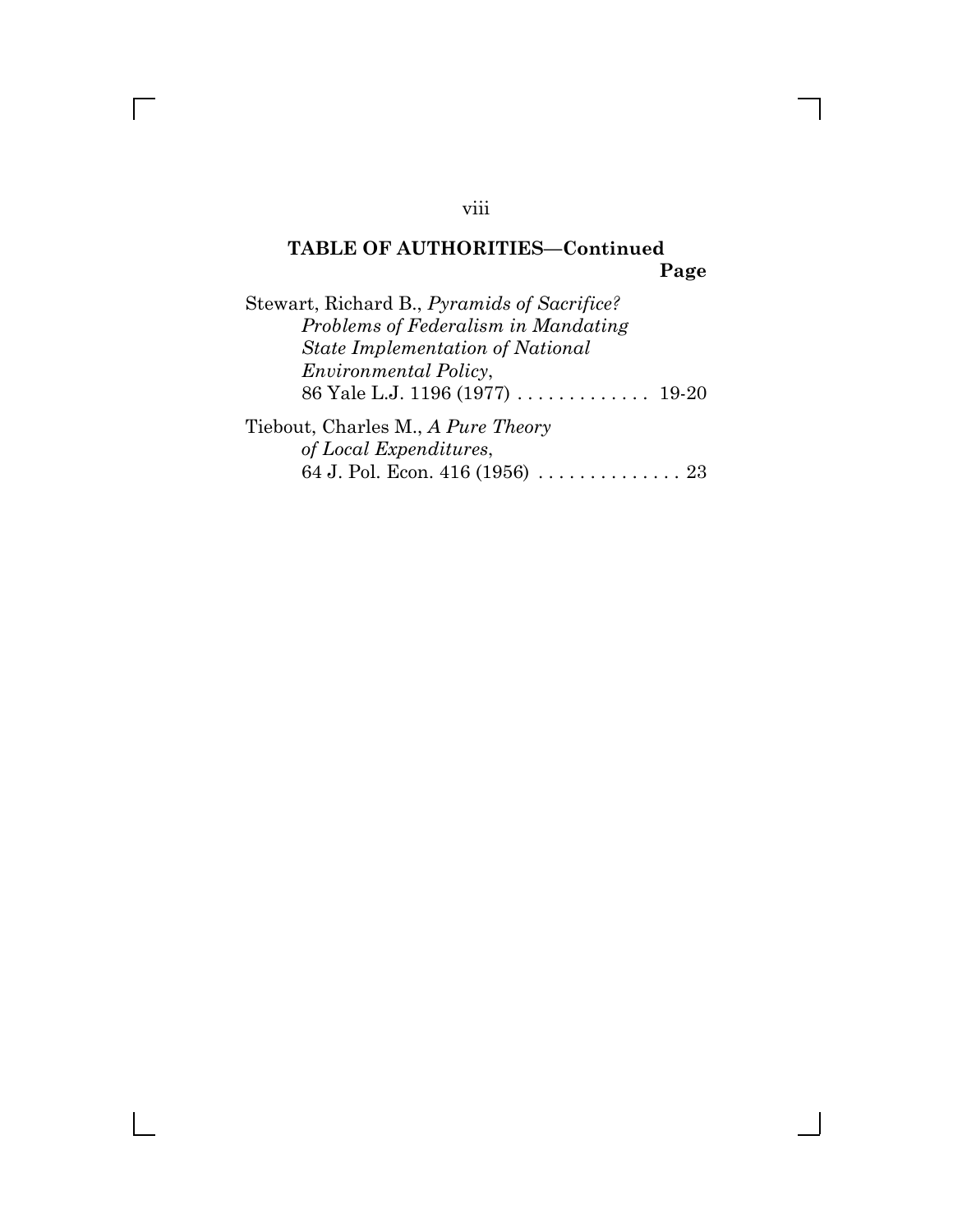#### **IDENTITY AND INTEREST OF AMICI CURIAE**

Pacific Legal Foundation (PLF), National Alliance of Forest Owners, Southeastern Lumber Manufacturers Association, Texas Forestry Association, North Carolina Forestry Association, Louisiana Forestry Association, and Empire State Forest Products Association respectfully submit this brief amicus curiae in support of the Petitioners American Farm Bureau Federation, *et al.*<sup>1</sup>

PLF was founded in 1973 and is widely recognized as the most experienced nonprofit legal foundation of its kind. It defends limited government, property rights, and a balanced approach to environmental protection in courts nationwide. PLF has extensive experience litigating environmental and constitutional issues. It has represented parties or participated as amicus curiae in numerous cases relevant to the disposition of this case. *See*, *e.g.*, *Sackett v. EPA*, 132 S. Ct. 1367 (2012); *Rapanos v. United States*, 547 U.S. 715 (2006); *Solid Waste Ag. of N. Cook County v. U.S. Army Corps of Eng'rs*, 531 U.S. 159 (2001).

<sup>&</sup>lt;sup>1</sup> Pursuant to this Court's Rule 37.2(a), all parties have consented to the filing of this brief. Counsel of record for all parties received notice at least 10 days prior to the brief's filing of the intention of Amici to file the brief. Letters evidencing such consent have been filed with the Clerk of the Court.

Pursuant to Rule 37.6, Amici Curiae affirm that no counsel for any party authored this brief in whole or in part, and no counsel or party made a monetary contribution intended to fund the preparation or submission of this brief. No person other than Amici Curiae, their members, or their counsel made a monetary contribution to its preparation or submission.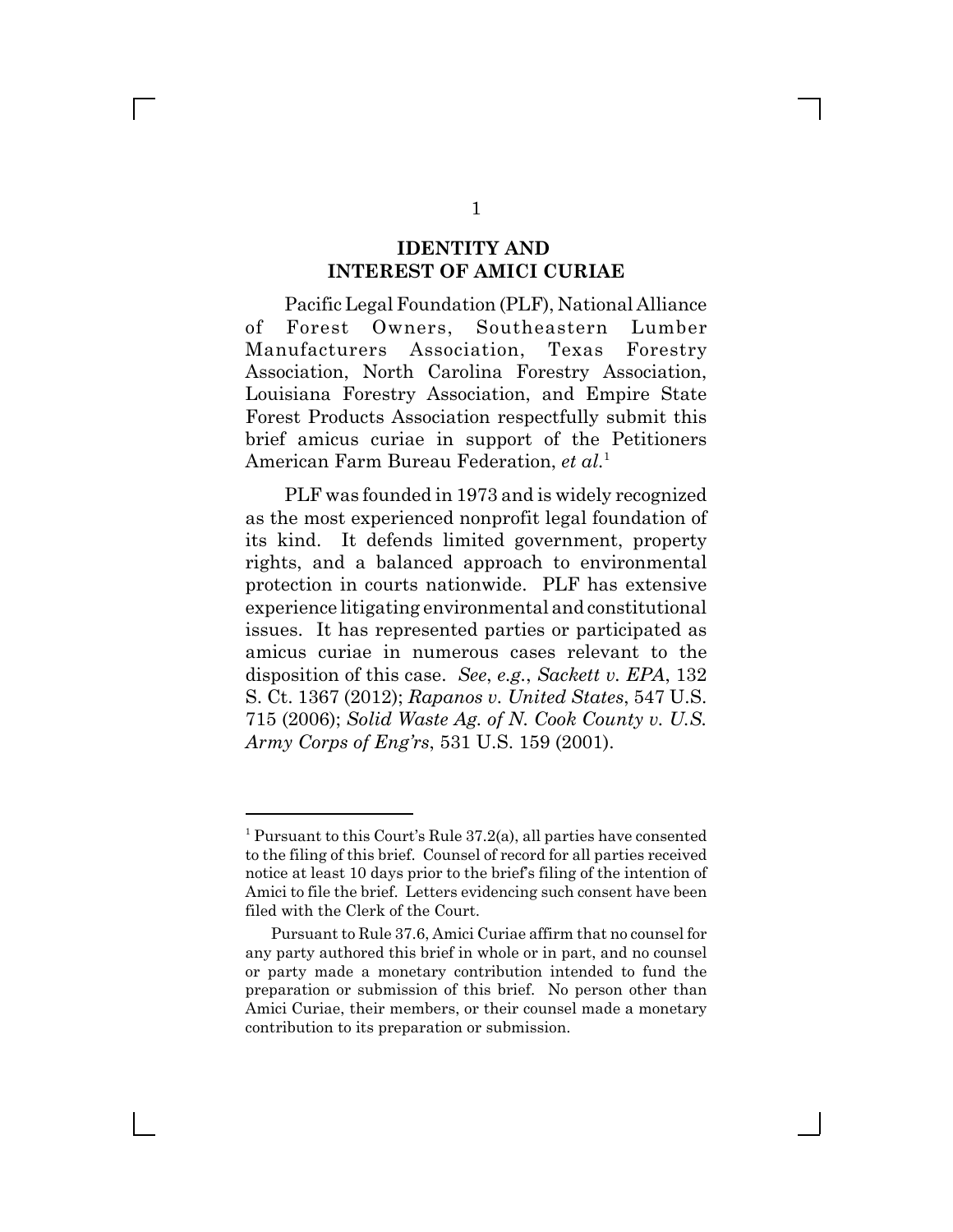The National Alliance of Forest Owners is a trade association representing owners and managers of over 79 million acres of private forests in 47 states. Its mission is to protect and enhance the economic and environmental values of privately-owned forests through targeted national policy advocacy. The Alliance is concerned that its work toward a balance of economically and environmentally sound forest usage will be incompatible with the mandates of an EPA wielding authority to regulate land use solely to improve environmental quality.

The Southeastern Lumber Manufacturers Association is a trade organization established in 1962 to promote family-owned lumber businesses. The Association represents lumber manufacturers in 17 states, primarily in the South. With emphasis on government affairs, marketing and management, and operational issues, the Association offers programs to support lumber manufacturers. The Association's members are concerned that if the decision below stands, federal micromanaging will threaten their family businesses, and the state and local representatives with whom they have worked over the past decades will be unable to help.

The Texas Forestry Association is a private non-profit association representing 3,000 forest landowners, logging contractors, professional foresters, and processing mills in East Texas. The Association's members support the implementation of Best Management Practices in forestry operations and its members work closely with the state agencies that oversee the TMDL program in Texas. TFA members will be negatively affected if EPA is allowed the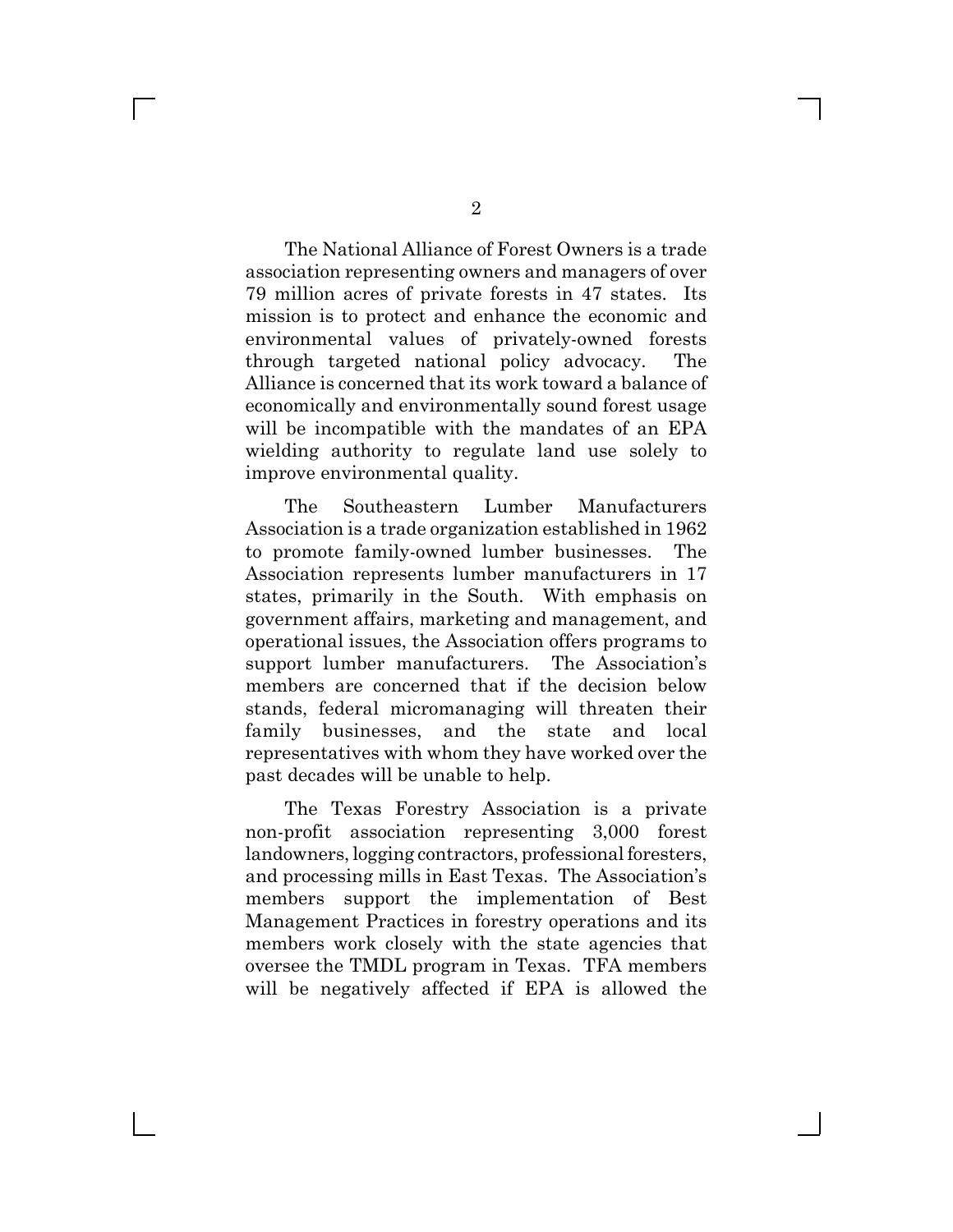authority to direct the TMDL process at a national or regional level.

The North Carolina Forestry Association was organized in 1911. The Association actively promotes healthy, productive forests by supporting the efforts of forest land owners and forestry-related businesses that responsibly manage or use forests and produce wood and paper products. The Association is primarily engaged in legislative and regulatory advocacy, environmental education, logger training, and public outreach. The Association has approximately 4,000 members, including forest land owners, forest managers, wood suppliers and loggers, and producers of wood and paper products. Forest products is North Carolina's largest manufacturing industry, providing over 68,000 jobs with an annual economic impact of \$23 billion affecting more than 180,000 jobs. Forest lands in North Carolina cover more than 18 million acres (59% of the state). The Association believes North Carolina is the proper party to regulate the use of its forest lands, not the EPA.

The Louisiana Forestry Association goes to great financial and human capital expense in training and overseeing the Best Management Practices for water quality associated with forestry operations in Louisiana. Best Management Practices compliance in Louisiana is consistently in the high 96% range. This voluntary effort has been well received and effective. The LFA is concerned that EPA's efforts to direct TMDLs in Louisiana will interfere with the cooperation enjoyed by state agencies and the private sector. LFA believes, "if it isn't broke, don't try and fix it."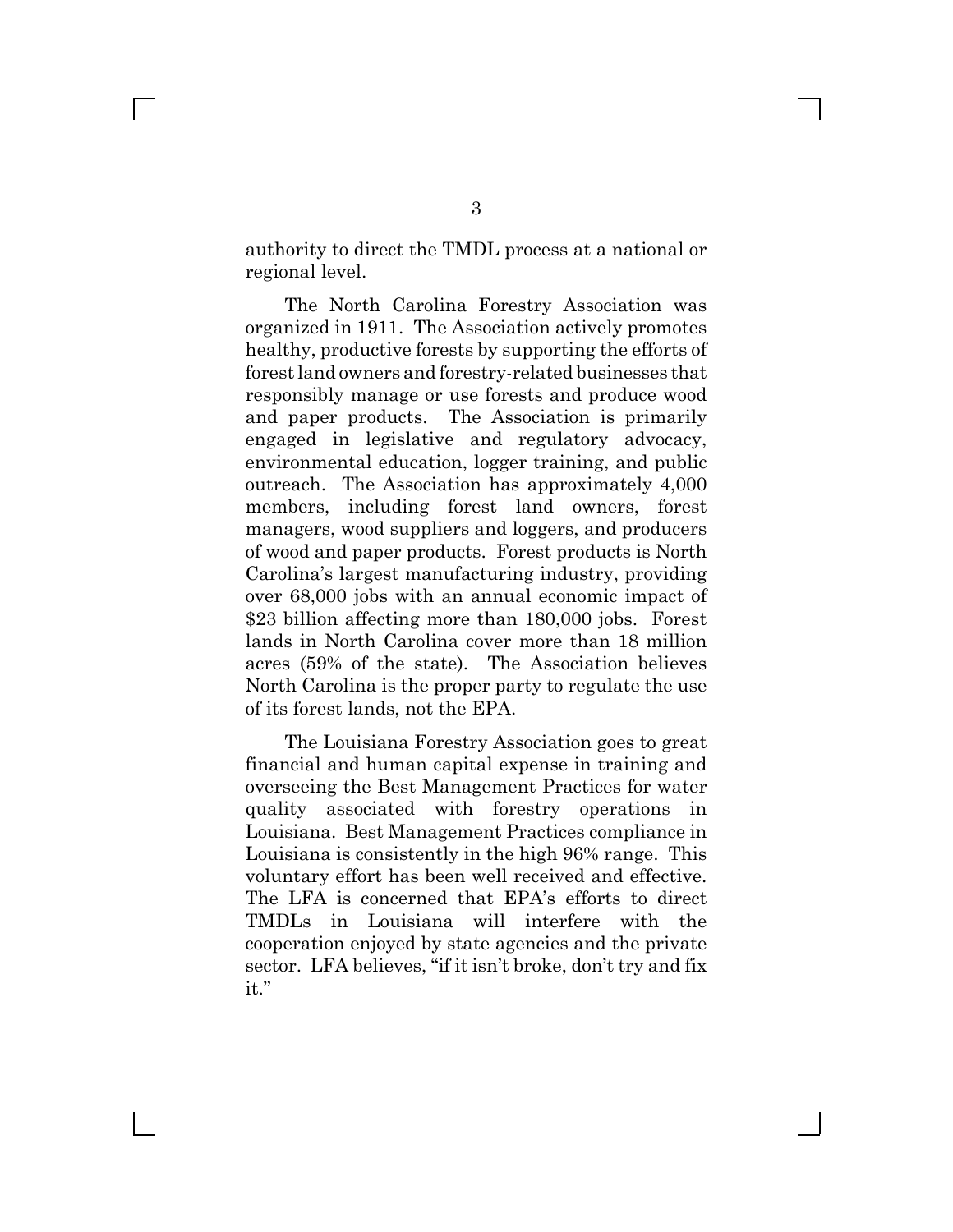Since 1906 the Empire State Forest Products Association has been the forest products industry's source for information and public affairs in New York State. ESFPA is a nonprofit organization for businesses, land owners, and individuals dedicated to improving the business climate for the forest products industry while promoting management of New York's forests to meet the needs of today and future generations. ESFPA has over 700 members representing all aspects of the forest industry, land owners and interested affiliate organizations. ESFPA believes a larger regulatory footprint for the EPA in regulating forest land use will be counterproductive and will impair the development of innovative, dynamic policies and solutions for managing New York's forests.

### **INTRODUCTION AND SUMMARY OF REASONS FOR GRANTING THE PETITION**

The Federal Water Pollution Control Act Amendments of 1972—commonly known as the Clean Water Act (Act)—create a cooperative federalism framework through which the federal and state governments work together to "restore the chemical, physical, and biological integrity of the nation's waters." *See Arkansas v. Oklahoma*, 503 U.S. 91, 101 (1992) (quoting 33 U.S.C. § 1251(a)). The decision below derails this system by allowing EPA to arrogate to itself authority that the Act reserved for the states. EPA's and the Third Circuit's approach creates irreconcilable conflicts in the Act's implementation and cannot be reconciled with federalism.

This case turns on the construction of the statutory term, "total maximum daily load" (TMDL).

 $\mathbb{R}^n$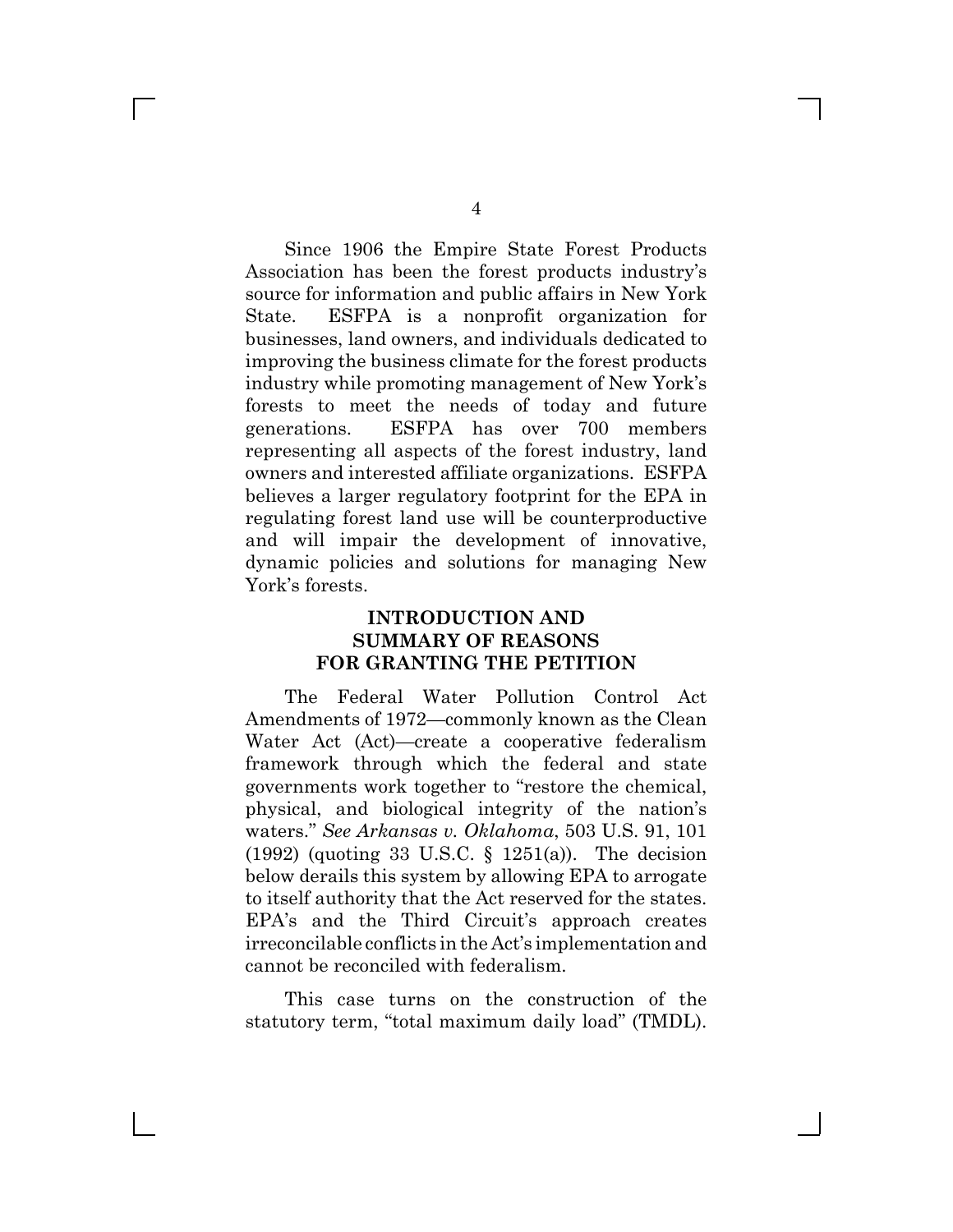*See* 33 U.S.C. § 1313(d)(1)(C). A TMDL is a "total" number that represents the "maximum" amount of a pollutant "load" that a body of water can receive "daily" before it will fail to meet its water quality standards. *See* 40 C.F.R. § 130.2(g)-(i). In other words, a TMDL states the maximum acceptable amount of pollution a body of water can safely handle, and in that sense gives states a numerical water quality goal to reach. State officials then incorporate those TMDLs into plans developed pursuant to "continuing planning processes" designed to achieve the Act's goals while taking into account the unique characteristics and needs of their state. 33 U.S.C. § 1313(e). TMDLs are "informational tools that allow the states to proceed from the identification of waters requiring additional planning to the required plans." *Pronsolino v. Nastri*, 291 F.3d 1123, 1129 (9th Cir. 2002). The Act ensures those tools are used by compelling the states to incorporate TMDLs into their implementation plans. 33 U.S.C. § 1313(d)(2). States have the primary duty to establish TMDLs, subject to EPA approval. *Id.* If EPA disapproves of a state TMDL, the agency may establish its own. *Id*. That is what EPA did when it published its comprehensive, watershed-wide Chesapeake Bay TMDL. EPA, Chesapeake Bay Total Maximum Daily Load for Nitrogen, Phosphorus and Sediment (Chesapeake Bay TMDL) (Dec. 29, 2010).<sup>2</sup>

Yet, EPA's Chesapeake Bay TMDL goes far beyond merely providing the states with numerical water quality goals to reach. It tells them *how* to reach those goals by establishing a comprehensive pollution allocation plan that makes thousands of decisions on how to allocate the burdens of water pollution

<sup>2</sup> Http://www2.epa.gov/chesapeake-bay-tmdl-document.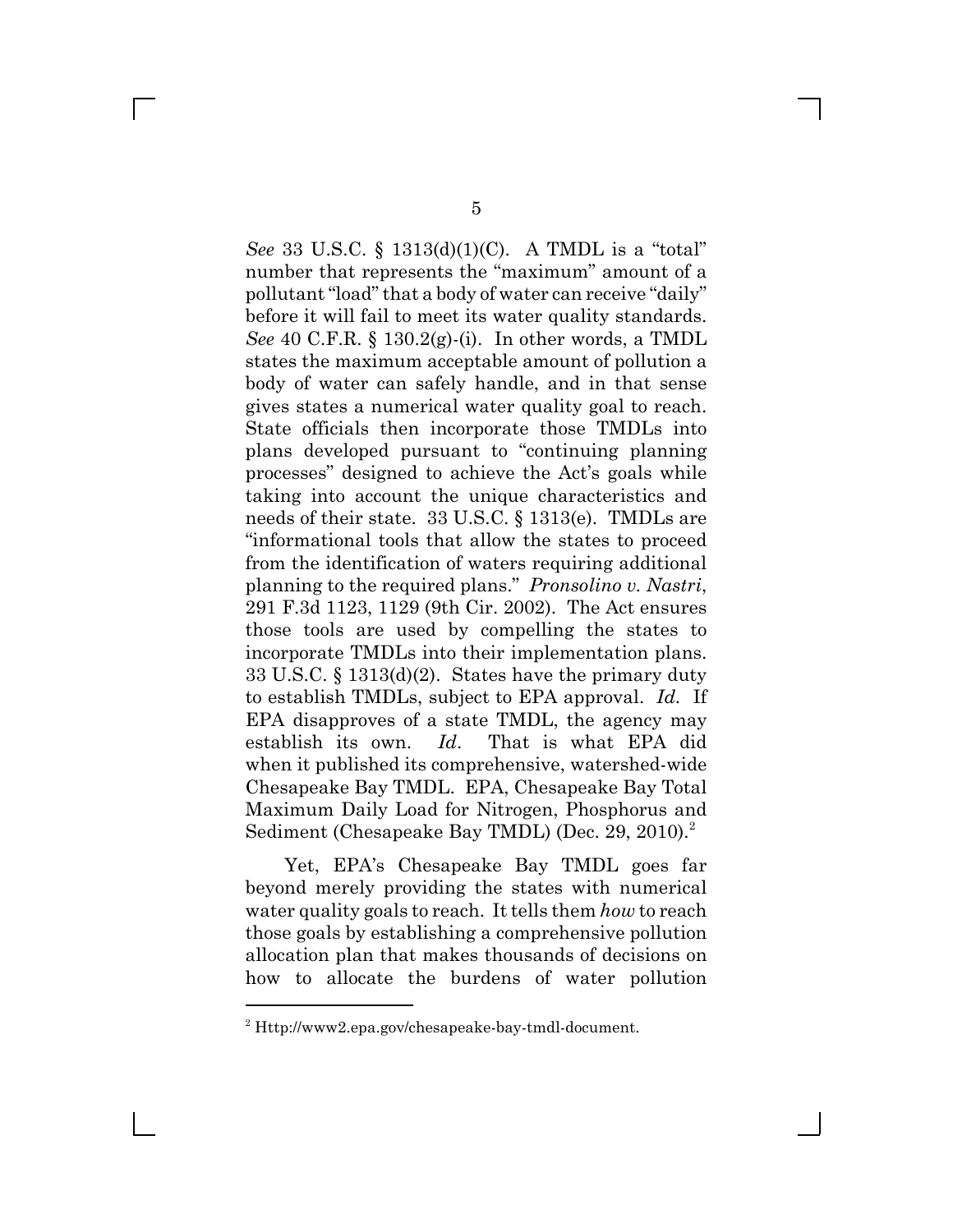reduction among different source types, geographic locations, and types of land use. *See* TMDL 9, 8-1. Because the states are compelled to incorporate TMDLs into the plans they develop pursuant to their Section 303(e) continuing planning processes, EPA's allocation decisions automatically become part of the state plans. This greatly restricts the states' ability to allocate those burdens as they see fit, as Congress intended.

The Chesapeake Bay TMDL also tells the states *when* they must act by setting deadlines for putting control measures in place that are necessary to meet the TMDL's detailed allocations and by demanding that the states give "reasonable assurances" that they will achieve federal goals by these federal deadlines. TMDL ES-8 ("The Chesapeake Bay TMDL is unique because of the extensive measures EPA and the jurisdictions have adopted to ensure accountability for reducing pollution and meeting deadlines for progress"). Congress did not give EPA authority to regulate nonpoint sources of pollution, much less to establish deadlines for reducing nonpoint source pollution. Nevertheless, the agency demands obedience to the TMDL's nonpoint source regulatory provisions. *See id*. (Listing economically ruinous "contingency actions" EPA is prepared to unleash on states that do not meet EPA goals and deadlines).

Below, the Third Circuit deferred broadly to EPA's interpretation of what a TMDL can contain, finding enough "play in the joints" in the statute to permit EPA to pursue what the Court of Appeals believed would be a reasonable, more effective strategy for improving water quality in the Bay. App. 31a.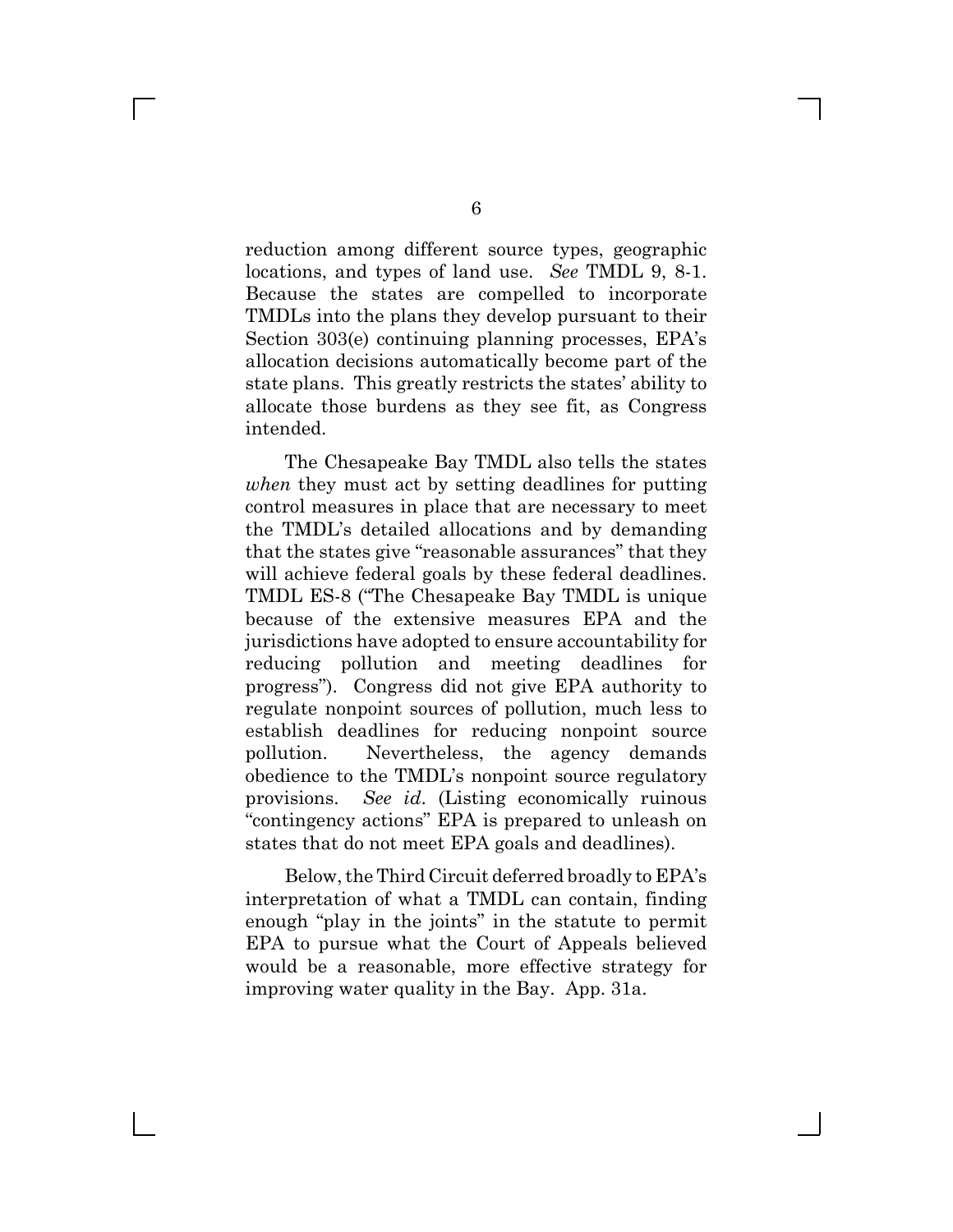The Court should grant certiorari because the decision below raises a question of fundamental importance to the administration of the Clean Water Act. Allowing EPA to seize nonpoint source regulatory authority from the states by inserting mandates into "comprehensive" TMDLs conflicts with the plain wording of the Clean Water Act. Moreover, the agency's arrogation conflicts with the Act's cooperative federalism framework. Rejecting that framework will have disastrous political and economic consequences for the communities forced to bear the costs of EPA's increasingly large regulatory footprint. The Act's costs, previously moderated by its reliance on state nonpoint source regulation, will soar. Further, blame for unpopular land-use decisions may be mistakenly assigned to local governments, rather than to the unelected EPA officials responsible for the TMDL. Thus, political accountability could be obscured.

#### **ARGUMENT**

#### **REASONS FOR GRANTING THE PETITION**

**I**

### **THE DECISION BELOW UNDERMINES THE CLEAN WATER ACT'S COOPERATIVE FEDERALISM STRUCTURE, THEREBY PRESENTING AN ISSUE OF GREAT NATIONAL IMPORTANCE**

The Clean Water Act reflects Congress's desire to regulate water quality through cooperative federalism. *See Arkansas v. Oklahoma*, 503 U.S. 91, 101 (1992). A chief characteristic of cooperative federalism is the use of the distinct regulatory advantages of the state and federal governments under a single regulatory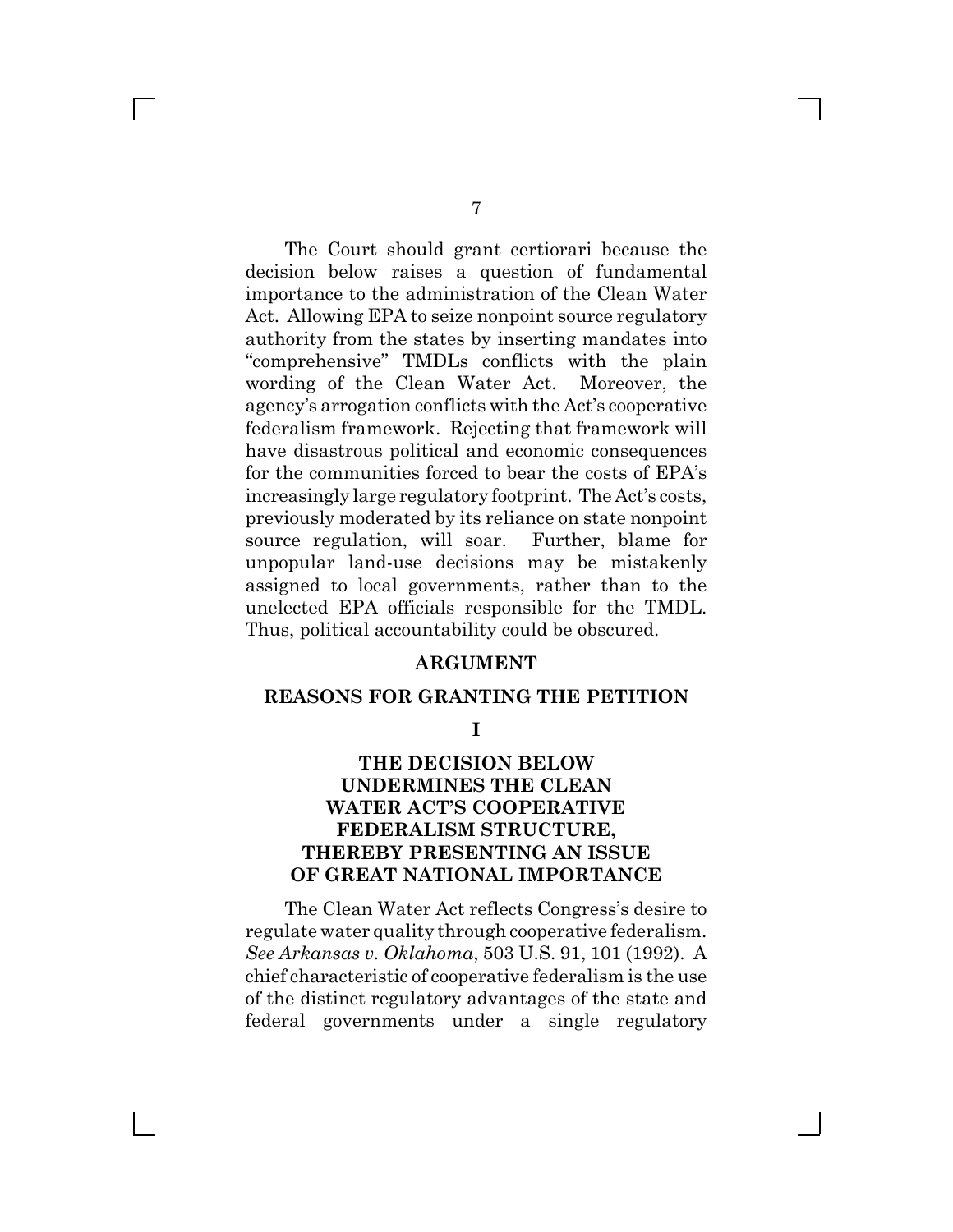framework to solve a complex regulatory problem. *See* Roderick M. Hills, Jr., *The Political Economy of Cooperative Federalism: Why State Autonomy Makes Sense and Dual Federalism Doesn't*, 96 Mich. L. Rev. 813, 815 (1996). Crafting an effective cooperative federalism framework requires a careful balancing of interests and a thorough understanding of the institutional strengths and weaknesses of the respective levels of government. *See* Daniel C. Esty, *Revitalizing Environmental Federalism*, 95 Mich. L. Rev. 570, 618 (1996). The decision below ignored these considerations. It thereby seriously undermined Congress's carefully designed regulatory framework and injected federal environmental policy into quintessentially local decision making.

### **A. Congress Committed a Significant Portion of the Clean Water Act's Implementation to the States**

Congress explicitly defined the states' significant role under the Clean Water Act: "It is the policy of the Congress to recognize, preserve, and protect the primary responsibilities and rights of States to prevent, reduce, and eliminate pollution," while also allowing the states "to plan the development and use (including restoration, preservation and enhancement) of land and water resources." 33 U.S.C. § 1251(b).

This statutory preference for state-based action can be found throughout the Act's provisions, as Congress gave the states primary responsibility for most of the Act's programs. *See, e.g.*, 33 U.S.C. § 1313(a) (water quality standards); 33 U.S.C. § 1313(d) (identification of impaired waters); 33 U.S.C. § 1313(e) (continuing planning processes); 33 U.S.C. § 1288 (areawide management plans); 33 U.S.C. § 1329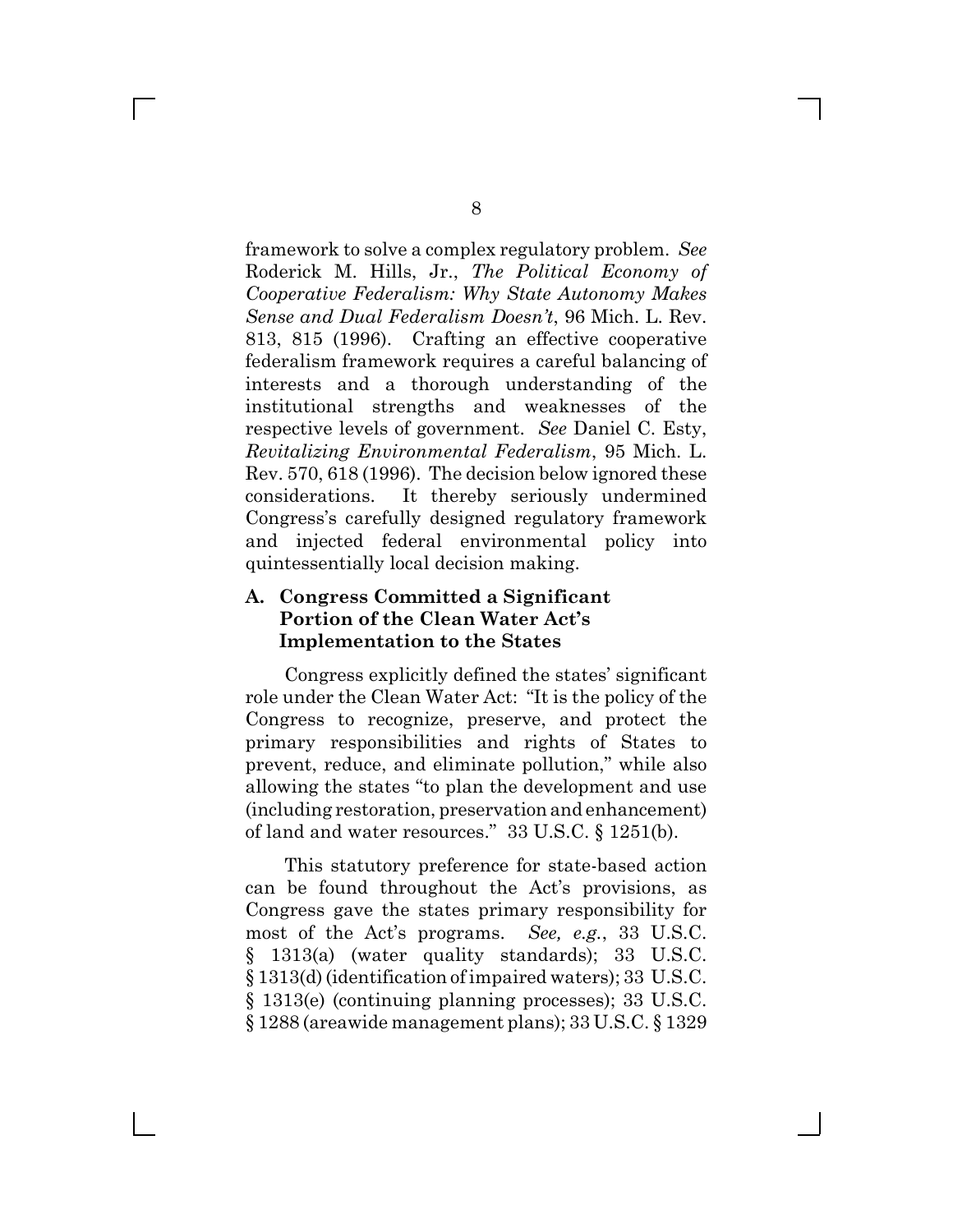(nonpoint source management programs). The TMDL process is no different: "Each State shall establish . . . the total maximum daily load." 33 U.S.C. § 1313(d)(1)(C). Although the Act gives EPA backstop authority to establish TMDLs when a state fails to do so, 33 U.S.C. § 1313(d)(2), the Act provides EPA only limited authority over states' decisions on how to achieve a TMDL's goals. *See* 33 U.S.C. § 1313(e) (granting EPA limited supervisory authority to approve or deny a plan, but not to establish one); 33 U.S.C. § 1342(a)(1) (requiring permits to be consistent with water quality-related effluent limitations);  $40 \text{ C.F.R.}$  §  $122.44(d)(1)(vii)(B)$  (requiring permits to be consistent with applicable TMDL wasteload allocation effluent limitations). This distinction between setting a TMDL and directing its implementation is key to understanding the Act's structural design and why EPA's approach impermissibly expands the agency's authority.

The Clean Water Act Provisions where EPA is granted significant non-delegable authority<sup>3</sup> often

<sup>&</sup>lt;sup>3</sup> Congress selected EPA as the initial issuer of National Pollutant Discharge Elimination System Permits. *See* 33 U.S.C. § 1342(a). That designation does not conflict with Congress' desire to preserve a healthy state-federal balance in the Act. For it makes sense that a federal agency would be better positioned *in the early years* of a brand-new federal permitting scheme to implement that scheme. Over time, however, the federal agency's comparative advantage should disappear. Thus, Congress provided for states to petition EPA to become the principal permit issuers, *see* 33 U.S.C. § 1342(b), and to *require* EPA to transfer permitting authority once certain basic criteria had been met. *See Nat'l Ass'n of Home Builders v. Defenders of Wildlife*, 551 U.S. 644, 671-72 (2007). The vast majority of states have obtained such permitting authority. *See* EPA, *NPDES State Program Information*, (continued...)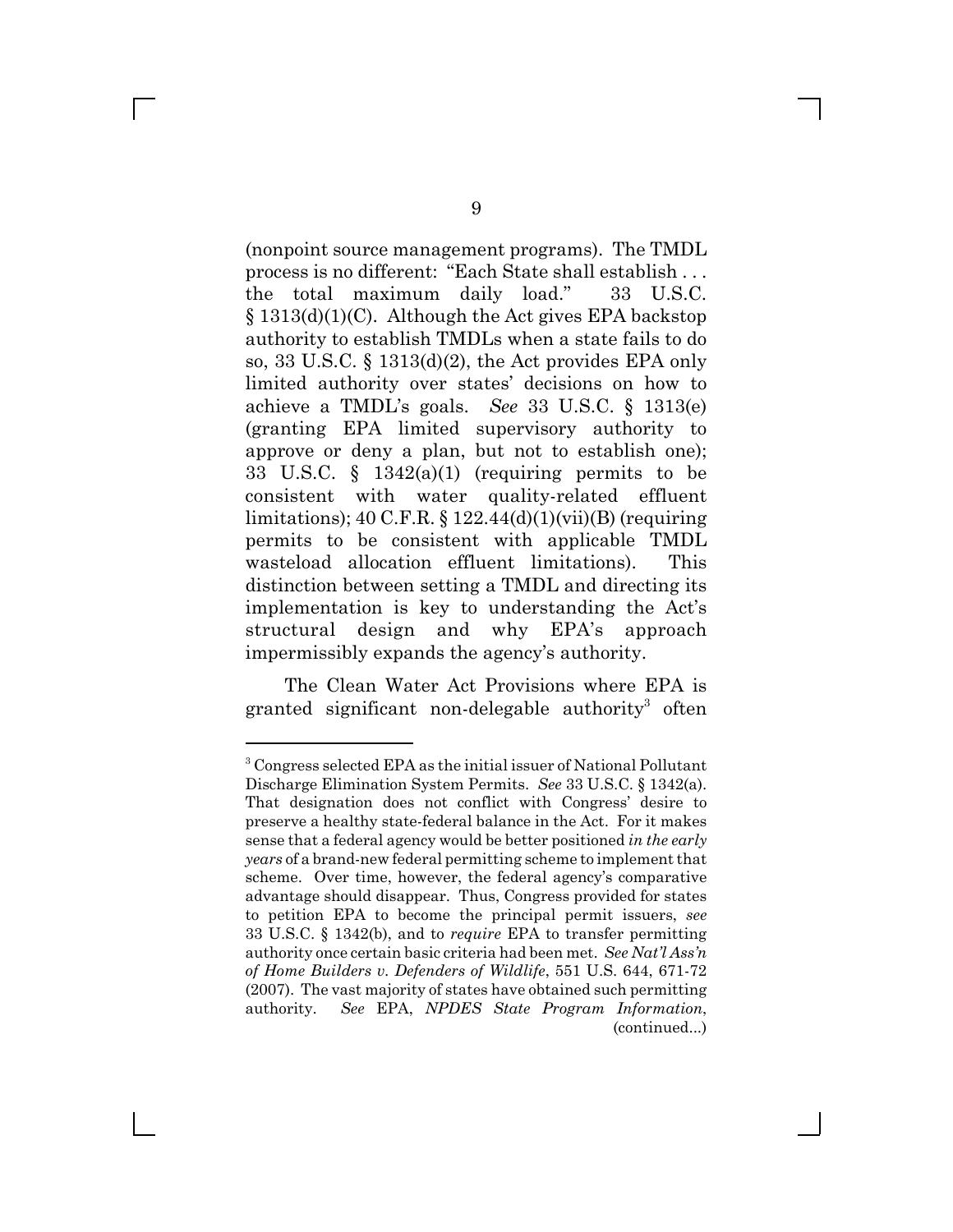share common themes: information and money. This phenomenon comports with the conventional wisdom—dating back to the Constitutional Convention—that economies of scale give the federal government an advantage in the provision of public goods benefitting the general populace. This insight holds true for the federal role in cooperative federalism schemes generally. Henry N. Butler & Jonathan R. Macey, *Externalities and the Matching Principle*, 14 Yale L. & Pol'y Rev. 23, 49 (1996).

For example, one might argue that the federal government enjoys a regulatory advantage over the states to the extent that economies of scale allow it to more easily and cheaply produce centralized research "on technical, scientific issues that recur through a number of states."4 *Id.* Likewise, one might plausibly conclude that the federal government has an advantage where "centralization of data collection and dissemination" provide more "cost-effective technique[s] of identifying trends across states and setting policy priorities" than are available to state governments. *Id.* But these advantages, however, "can be realized by the federal government even when most policymaking and implementation functions are handled by the states." *Id.*

<sup>&</sup>lt;sup>3</sup> (...continued)

ww2.epa.gov/national-pollution-discharge-elimination-systemnpdes/npdes-state-program-information.

<sup>&</sup>lt;sup>4</sup> Nevertheless, one can compellingly argue that states are still in a better position to provide the best watershed-specific data to inform a TMDL, given that, generally speaking, the states will be the ones to have taken the lead in developing the TMDL as well as the relevant water quality standards.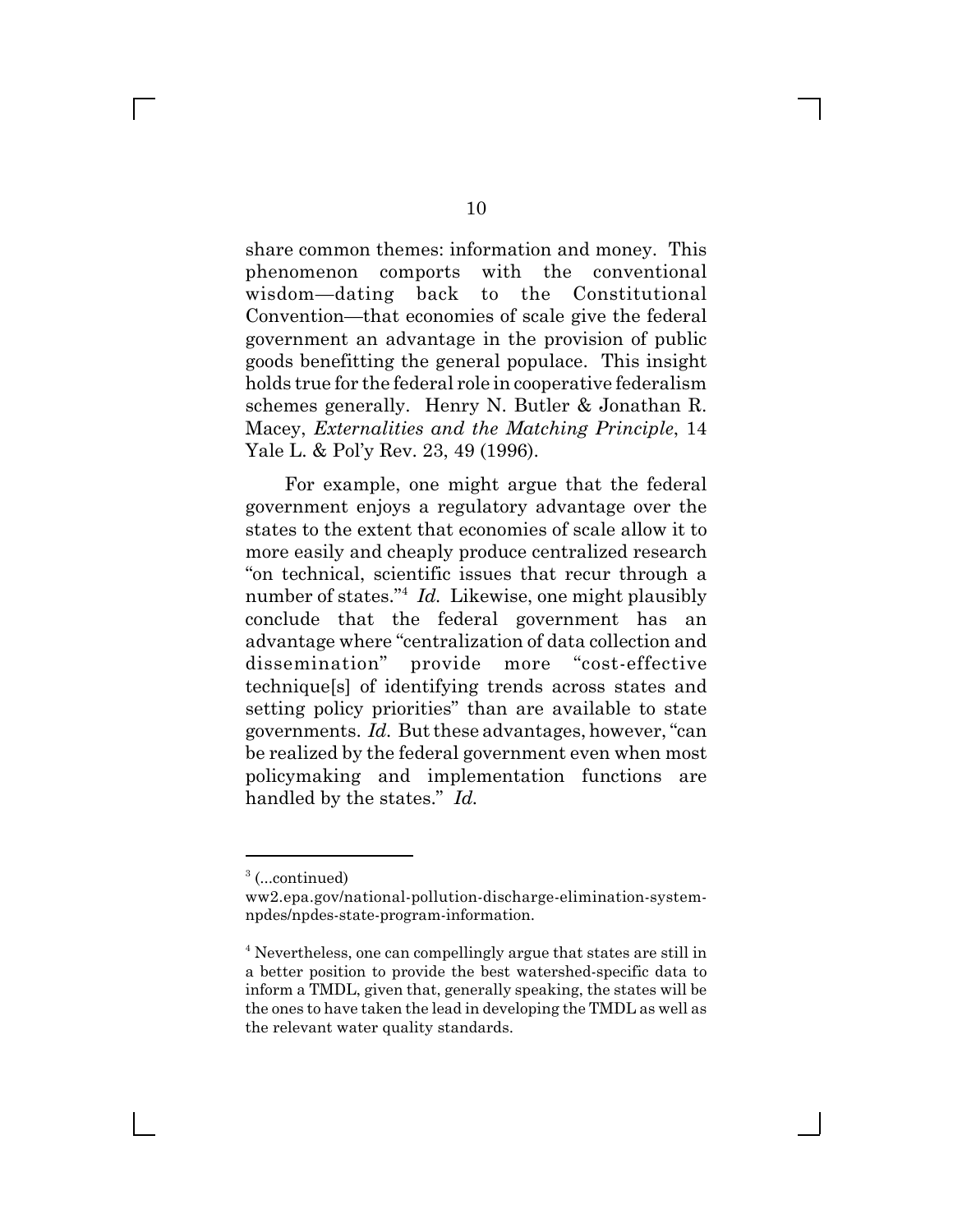An examination of the Clean Water Act's delegation of authority to EPA reveals Congress' wise reliance on the benefits of economies of scale. For example, EPA has primary authority for establishing technology-based point source controls. 33 U.S.C. § 1311(b)(1)(A). And its backstop authority to approve or deny multi-jurisdictional TMDLs<sup>5</sup> is attributable to its relative advantage over the states in hydrology and data collection. In addition, the Act provides for a variety of federally-administered scientific studies, *see e.g.*, 33 U.S.C. § 1271, grant programs, *see e.g.,* 33 U.S.C. § 1255, and other means of providing federal technical assistance to the states. *See* 33 U.S.C. § 1329(f). Yet, EPA's environmental expertise and access to scientific resources lend it no advantage whatsoever for determining, for example, which local industries—much less which individual dischargers—should bear the burden of improving water quality.

Instead, these decisions are made by the states in their continuing planning processes, over which EPA tellingly is given no authority so long as the plans cover all navigable waters in the state. 33 U.S.C. § 1313(e) ("The Administrator *shall* approve any continuing planning process submitted to him under this section which will result in plans for all navigable waters within such state . . .") (emphasis added). They

<sup>&</sup>lt;sup>5</sup> Even in those area where EPA is granted primary authority, there is room for debate as to how much relative advantage EPA actually holds over the states (*e.g.*, crafting NPDES permit limits for a specific facility or approving/denying water quality standards and TMDLs for river segments within a particular state). Those provisions must be interpreted with the recognition that Congress reserved regulatory authority over nonpoint sources to the states, which necessarily involves land-use decisions.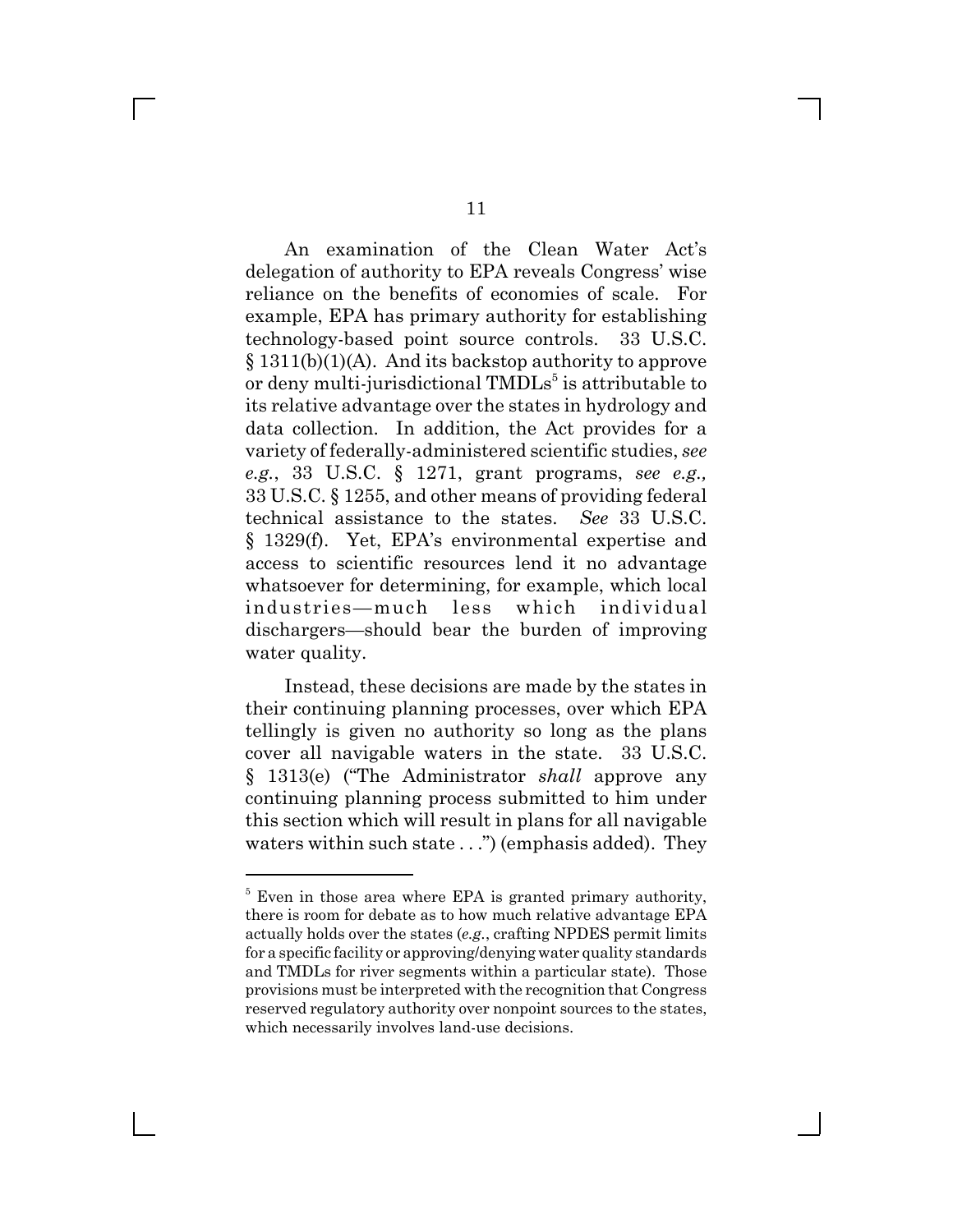are also routinely addressed through EPA's approval of states' nonpoint source management programs. *See* 33 U.S.C. § 1329. This process entails, among other things, the identification of the "best management practices and measures to control . . . nonpoint source [pollution]," the means to "reduce, to the maximum extent practicable," such pollution, and the state programs designed to "improv[e] the quality of" impaired waters. *See* 33 U.S.C. § 1329(a)(1)(C)–(D).

Thus, if Congress wanted EPA to have a more prominent role in the regulation of nonpoint source pollution, it had many opportunities to carve out such a role. Yet notwithstanding those many opportunities, it has declined in favor of preserving the states' traditional and effective role in nonpoint source pollution control.

### **B. The Decision Below Lets EPA Make Implementation Policy and Regulate Nonpoint Source Pollution, Contrary to the Clean Water Act**

The Clean Water Act's cooperative federalism framework is perhaps clearest in the statute's division of authority over pollution from point and nonpoint sources. A point source is a "discernible, confined and discrete conveyance,"such as a pipe, ditch, or conduit. 33 U.S.C. § 1362(14). Nonpoint sources are diffuse, non-discrete sources of pollution such as runoff from farms, forests, and parking lots. *See Pronsolino*, 291 F.3d at 1126. Because of the fundamental differences between the two categories of pollution, the Act treats them differently.

Point source pollution is addressed primarily though technology standards, water quality-based

 $\mathbb{R}^n$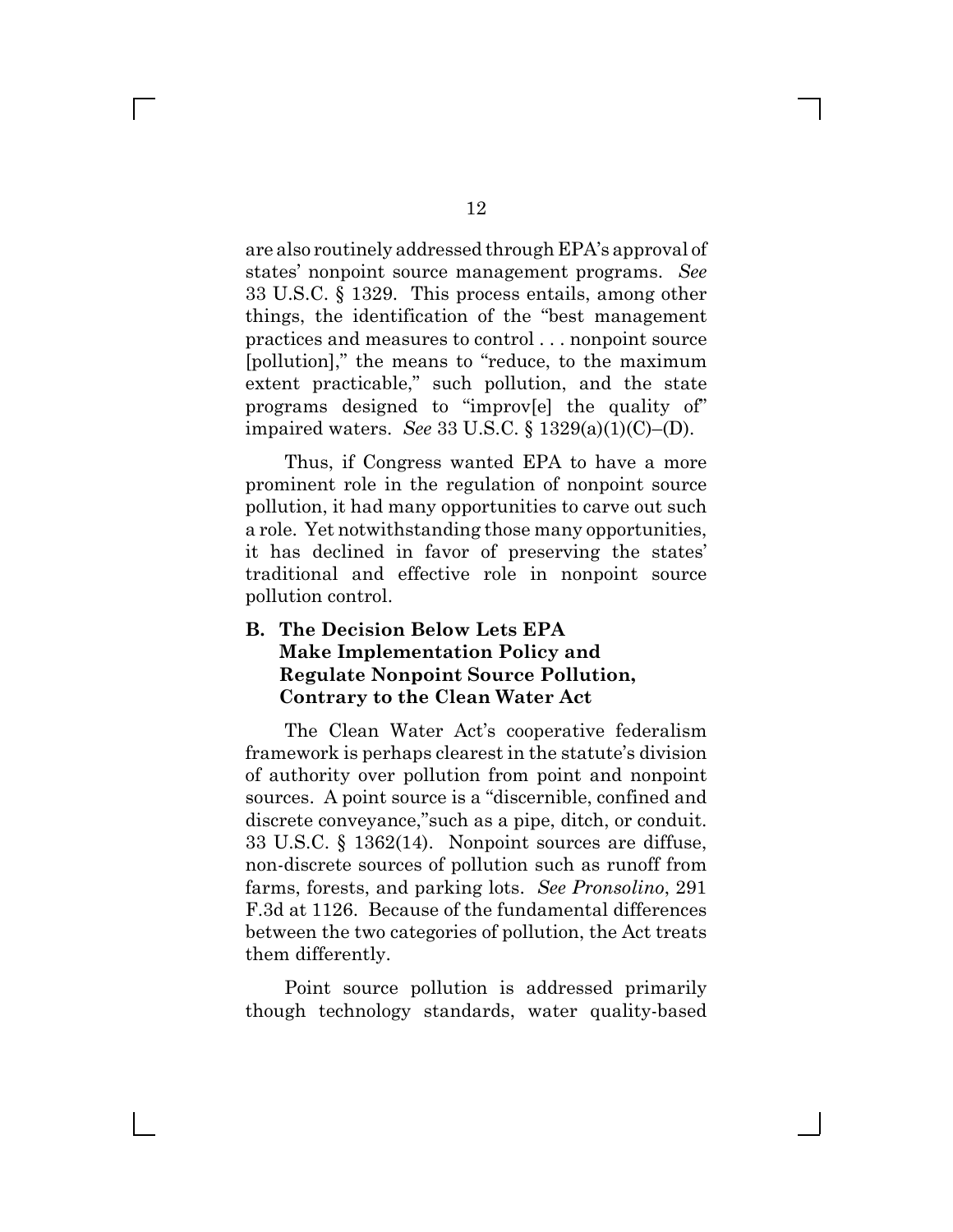limits to meet state standards, and a federally supervised permitting system. *See* 33 U.S.C. §§ 1342, 1344. As for non-point source pollution, Congress recognized that its diffuse nature means it can only be effectively addressed through regulating land use. *See* 117 Cong. Rec. 38825 (1971) (the only "effective way"to intercept and control runoff is through "land use control") (Sen. Muskie).

Land-use regulation is the responsibility of state and local governments. *Rapanos v. U.S.*, 547 U.S. 715, 738 (2006) (plurality op.) (citing *F.E.R.C. v. Mississippi*, 456 U.S. 742, 767-768 n.30 (1982)); *Hess v. Port Authority Trans-Hudson Corp.*, 513 U.S. 30, 44 (1994)). Consistent with the Clean Water Act's commitment to preserving the primary rights of the states to regulate water quality, the Act does not give EPA any direct land-use regulatory role.

Instead, the Act gives EPA limited authority to indirectly address nonpoint source pollution. Specifically, the Act gives EPA the authority only to grant or withhold federal water quality funds based on states' compliance with EPA's nonpoint source directives. *See Or. Nat. Desert Ass'n v. Dombeck*, 172 F.3d 1092, 1097 (9th Cir. 1998) ("[T]he Act provides no direct mechanism to control nonpoint source pollution but rather uses the 'threat and promise' of federal grants to the states to accomplish this task."). EPA's contrary interpretation of its TMDL power, endorsed by the Court of Appeals, undermines Congress's decision to give general authority to regulate nonpoint source pollution to the states, not EPA.

As petitioners point out, the TMDL goes far beyond its namesake task of setting a maximum total daily pollutant load for a body of water. Pet. at 10. It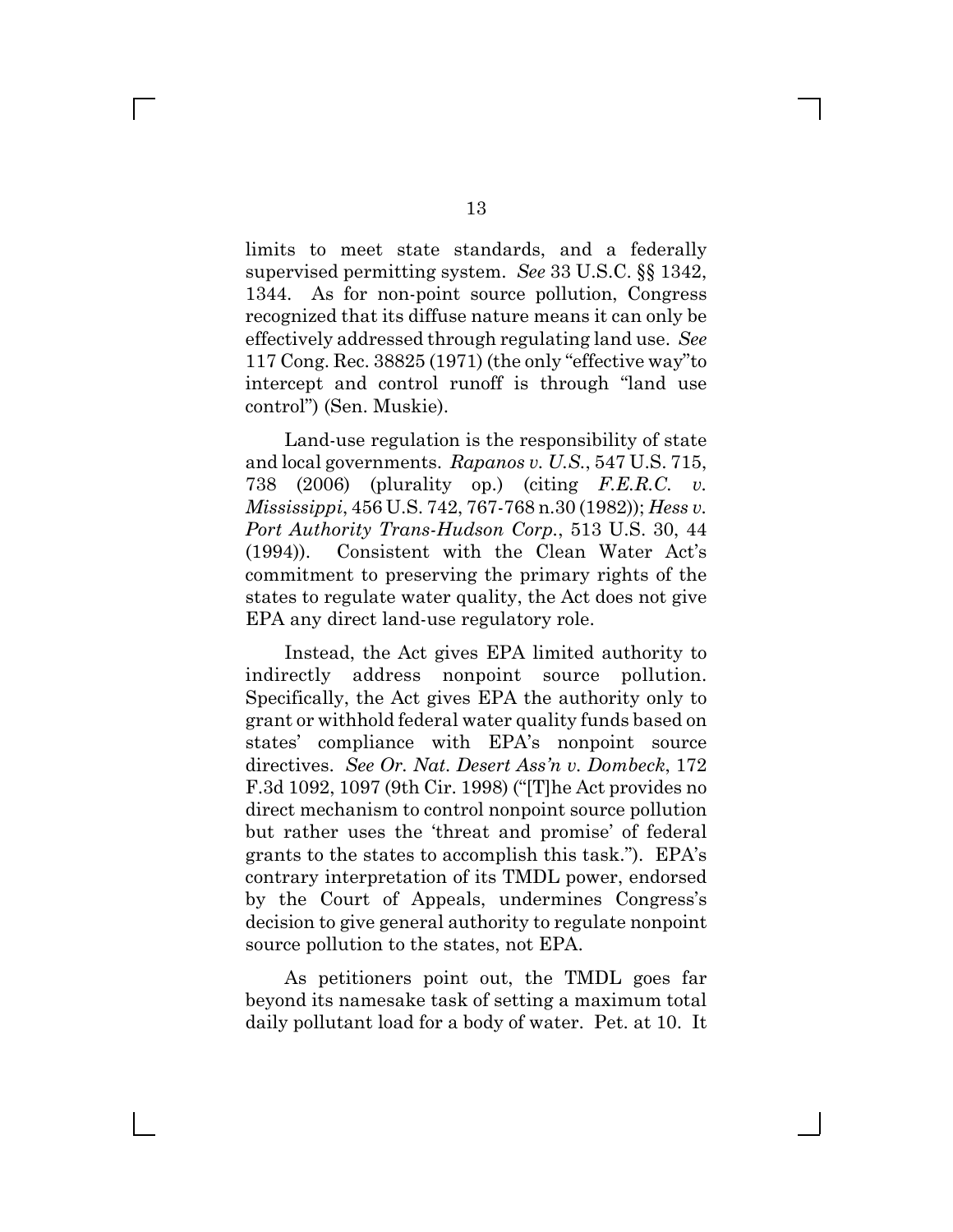allocates pollution quantities between point sources and nonpoint sources, allocates pollution subtotals among the Bay watershed states, and allocates pollution subtotals further among various geographical subdivisisions within those states. *See generally* TMDL 9 (setting out detailed allocations and suballocations in a series of charts). Nonpoint source allocations are then subdivided for allocation among various "source sectors" including "agriculture, forest, nontidal atmospheric deposition, onsite septic, and urban" uses of land. *See* TMDL Q-1. Any amendments to these allocations would, of course, require EPA approval. *See* TMDL at 10-4 to 10-5.

As noted above, TMDLs are intended to establish the maximum acceptable amount of a pollutant that a water body can safely accept per day. 33 U.S.C. § 1313(d)(1)(C). States take those amounts and incorporate them into their Section 303(e) plans wherein they make the hard implementation choices of prioritizing and cutting certain uses of land and water resources to ensure that daily pollutant flows do not exceed the applicable TMDLs. 33 U.S.C. § 1313(e).

In contrast, EPA's Chesapeake Bay TMDL sets not only the maximum acceptable amounts of nutrients and sediment for the Bay, but also *decides* how much to allocate to each state, *decides* how much to allocate between point source pollution and nonpoint source pollution, *decides* how to allocate the point source pollution among permittees, and lastly, *decides* how to allocate nonpoint source load among competing "source sectors." *See* TMDL 9. States are statutorily compelled to include TMDLs in their Section 303(e)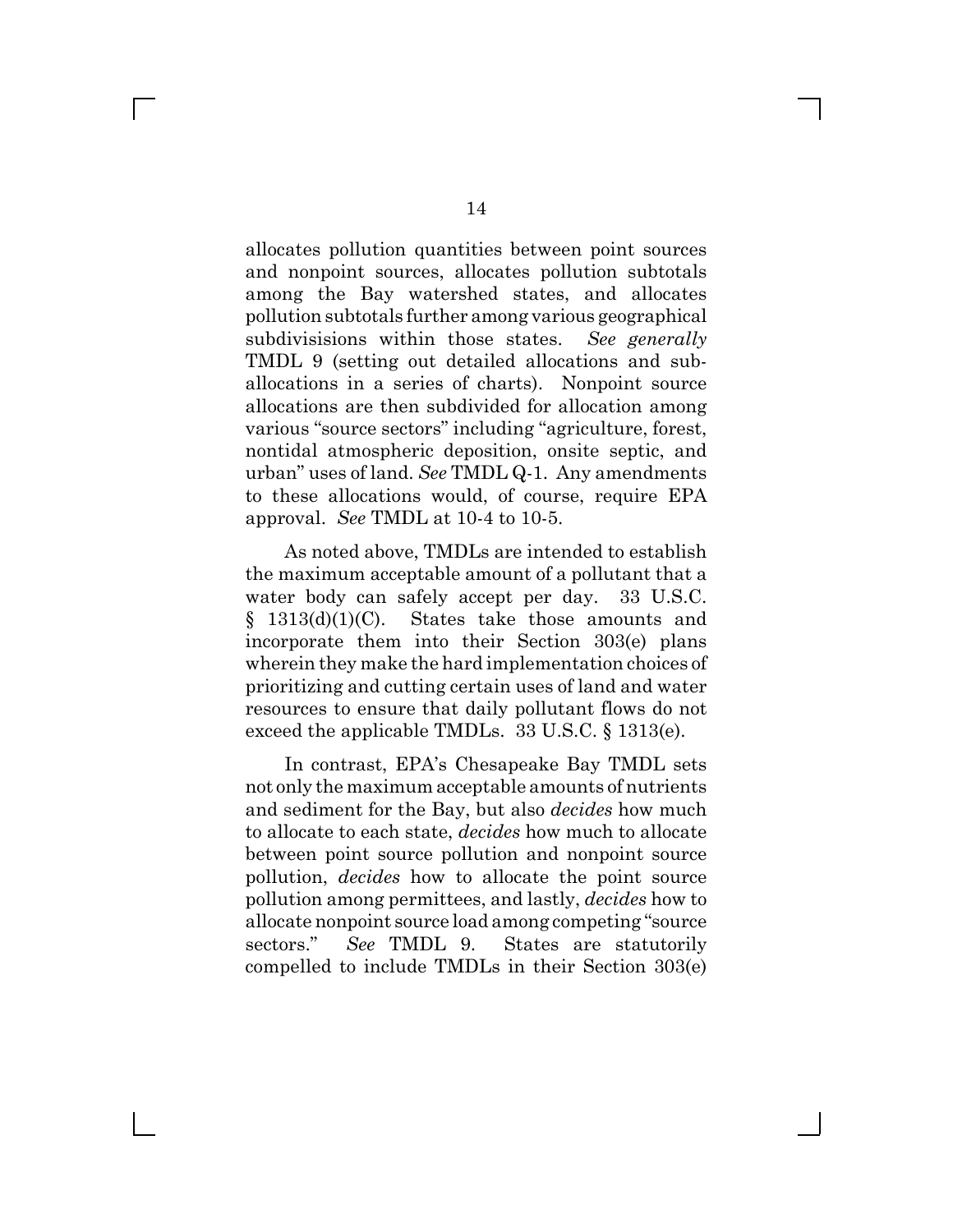plans.<sup>6</sup> So if the decision below stands, states will be forced to accept and publish *as part of their own implementation plan* the TMDL's myriad implementation allocation decisions and its federal land-use plan for the Bay watershed "source sectors."

Consistent with the Clean Water Act's cooperative federalism framework and the underlying federalism logic, the Act reserves substantial pollution-control authority to state and local governments. The decision undermines state and local land-use authority and unravels this federalism framework.

#### **II**

### **THE DECISION BELOW PRESENTS AN ISSUE OF NATIONAL IMPORTANCE BECAUSE IT WILL RENDER THE ACT LESS SENSITIVE TO DIVERSITY AND CHANGE, LESS ACCOUNTABLE TO THE PEOPLE, AND LESS INNOVATIVE**

[I]t is not by the consolidation, or concentration of powers, but by their distribution, that good government is effected. Were not this great country already divided into states, that division must be made, that each might do for itself what concerns itself directly, and what it can so much better do than a distant authority. Every state again is divided into counties, each to take care of what lies within it's local bounds; each county again into townships or wards, to manage minuter details; and every

<sup>6</sup> *See* 33 U.S.C. § 1313(d)(2).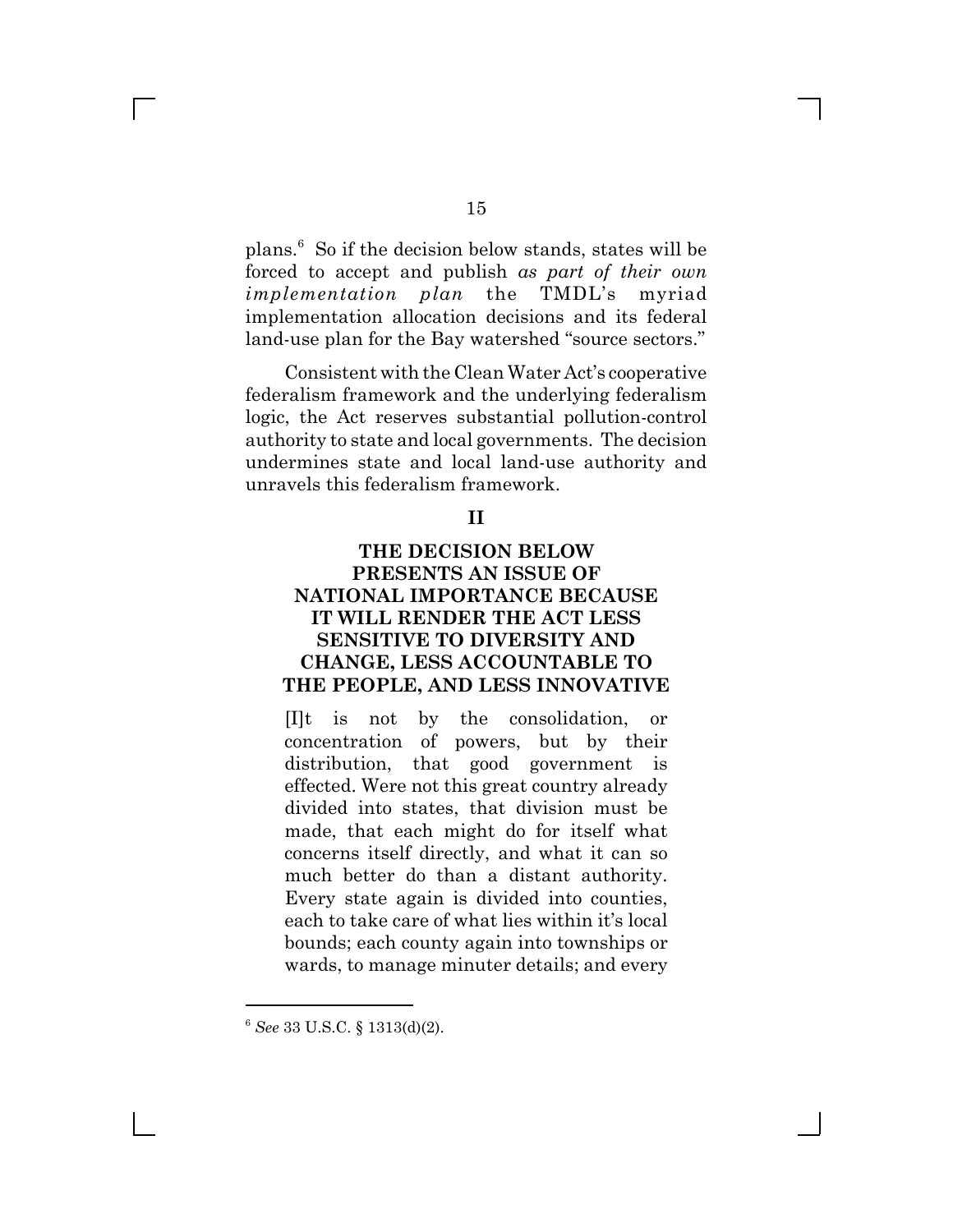ward into farms, to be governed each by it's individual proprietor. Were we directed from Washington when to sow, and when to reap, we should soon want bread. It is by this partition of cares, descending in gradation from general to particular, that the mass of human affairs may be best managed for the good and prosperity of all.

Thomas Jefferson, 1 *The Works of Thomas Jefferson* 113 (Paul Ford ed. 1904).

Similar to the constitutional system of dual federalism, the Clean Water Act commits certain decisions to the states and others to the federal government, in accordance with the inherent institutional advantages of each.<sup>7</sup> *PUD No. 1 of Jefferson Cnty. v. Washington Dep't of Energy,* 511 U.S. 700, 704 (1994). The Clean Water Act is also similar to constitutional federalism in that its continued vitality and effectiveness depend on the active participation of an engaged judiciary to police the boundary between the states and the federal government. Such judicial supervision is necessary, lest one government seize

<sup>&</sup>lt;sup>7</sup> To be sure, one can argue about the efficacy of a particular division of authority that Congress made, or whether a division is inflexible. For example, EPA's backstop authority for TMDL setting is arguably unnecessary because states are better positioned than EPA to develop and interpret data necessary to create water quality standards and TMDLs. Similarly, although Congress gave EPA initial permitting authority, it established a nondiscretionary process whereby the states could obtain that authority. Nevertheless, these debates over how best to implement a cooperative federalism framework do not change the fact that Congress *did* intend to implement the Clean Water Act through such a framework, which the Chesapeake Bay TMDL's arrogation of nonpoint source regulatory authority undoubtedly undercuts.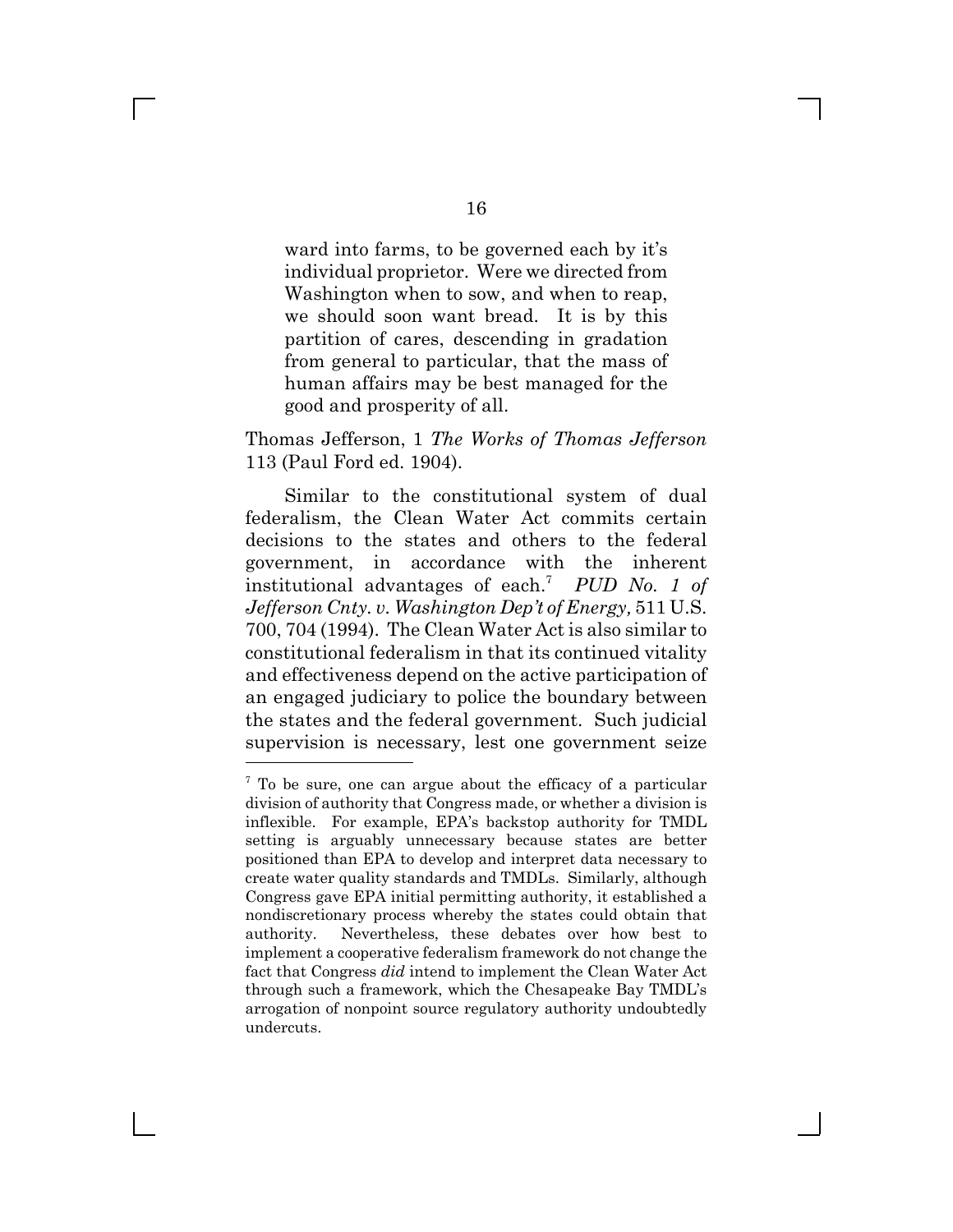authority not entrusted to it—authority to which it may be unsuited, if not incompetent, to wield.

The Third Circuit's decision represents an utter failure to engage with and uphold the structural framework of the Clean Water Act. By deferring to EPA's seizure of the states' primary authority to regulate nonpoint source pollution, the Third Circuit dismissed Congress's carefully designed framework for addressing water quality in the nation's navigable waters. As justification for doing so, the court stated that it cannot "conclude that Congress has given authority inadequate to achieve with reasonable effectiveness the purposes for which it has acted." App. 49a (citing *E.I. du Pont de Nemours v. Train*, 430 U.S. 112, 132 (1997)). Had Congress enacted the Clean Water Act for the sole purpose of improving water quality without regard to states' traditional authority over the development and use of land and water resources, perhaps the Third Circuit would be right to authorize EPA's arrogation. But that is not the approach that Congress adopted. *See Rapanos v. United States*, 547 U.S. 715, 755-56 (2006) (plurality op.) ("[C]lean water is not the only purpose of the statute. So is the preservation of primary state responsibility for ordinary land-use decisions.").

Rather, the statute that Congress did in fact enact reserves to the states "the primary responsibilities and rights to prevent, reduce, and eliminate pollution," as well as "to plan the development and use . . . of land and water resources." 33 U.S.C. § 1251(b). And it does so for good reason. As the Framers understood, and as this Court has recognized, decentralized government enjoys several significant advantages over centralized decision making. *Gregory v. Ashcroft*, 501 U.S. 452,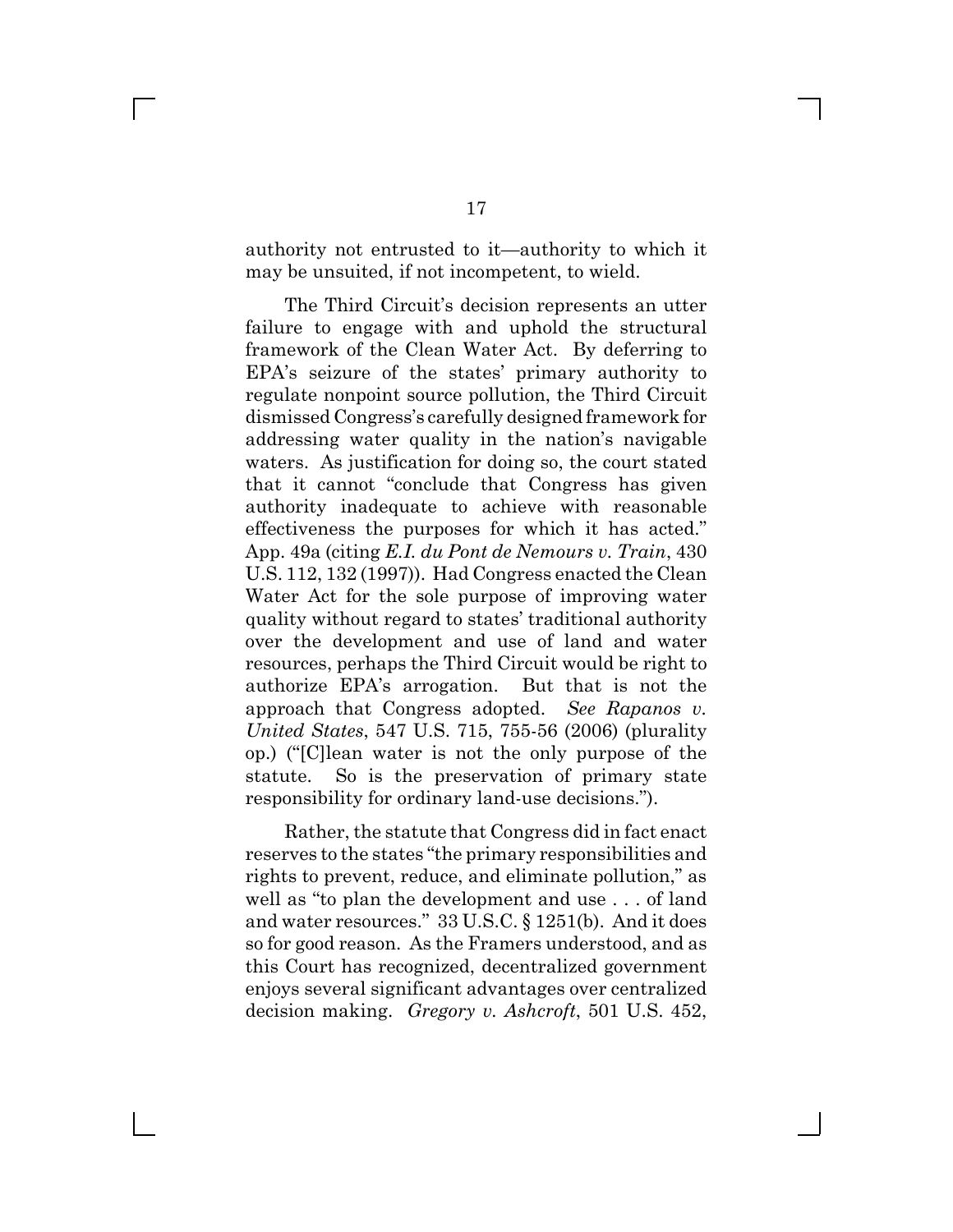458 (1991). It is "more sensitive to the diverse needs of a heterogeneous society; it increases opportunity for citizen involvement in democratic processes; it allows for more innovation and experimentation in government; and it makes government more responsive by putting the States in competition for a mobile citizenry." *Id.* (quoting Michael McConnell, *Federalism: Evaluating the Founders' Design*, 54 U. Chi. L. Rev. 1484, 1491-1511 (1987); Deborah Jones Merritt, *The Guarantee Clause and State Autonomy: Federalism for a Third Century*, 88 Colum. L. Rev. 1, 3-10 (1988)).

### **A. State Implementation Keeps the Clean Water Act Sensitive to the Diverse Needs of a Heterogeneous Society**

The Court of Appeals observed that "water pollution in the Chesapeake Bay is a complex problem currently affecting at least 17,000,000 people (with more to come). Any solution to it will result in winners and losers." App. 49a. The Third Circuit apparently believes it obvious that unelected EPA officials should be the ones to determine who those winners and losers will be, as opposed to the locally elected and accountable representatives of those 17,000,000 people. This conclusion is wrong.

The United States is filled with people of varying, diverse preferences, and those differences are often highly pronounced from one geographic region to the next. *See* Michael W. McConnell, *Federalism: Evaluating the Founder's Design*, 54 U. Chi. L. Rev. 1484, 1493 (1987). For a nation as diverse in geography, ideology, and interests as ours, the ability to express and find satisfaction of diverse preferences through state and local government is essential. *See*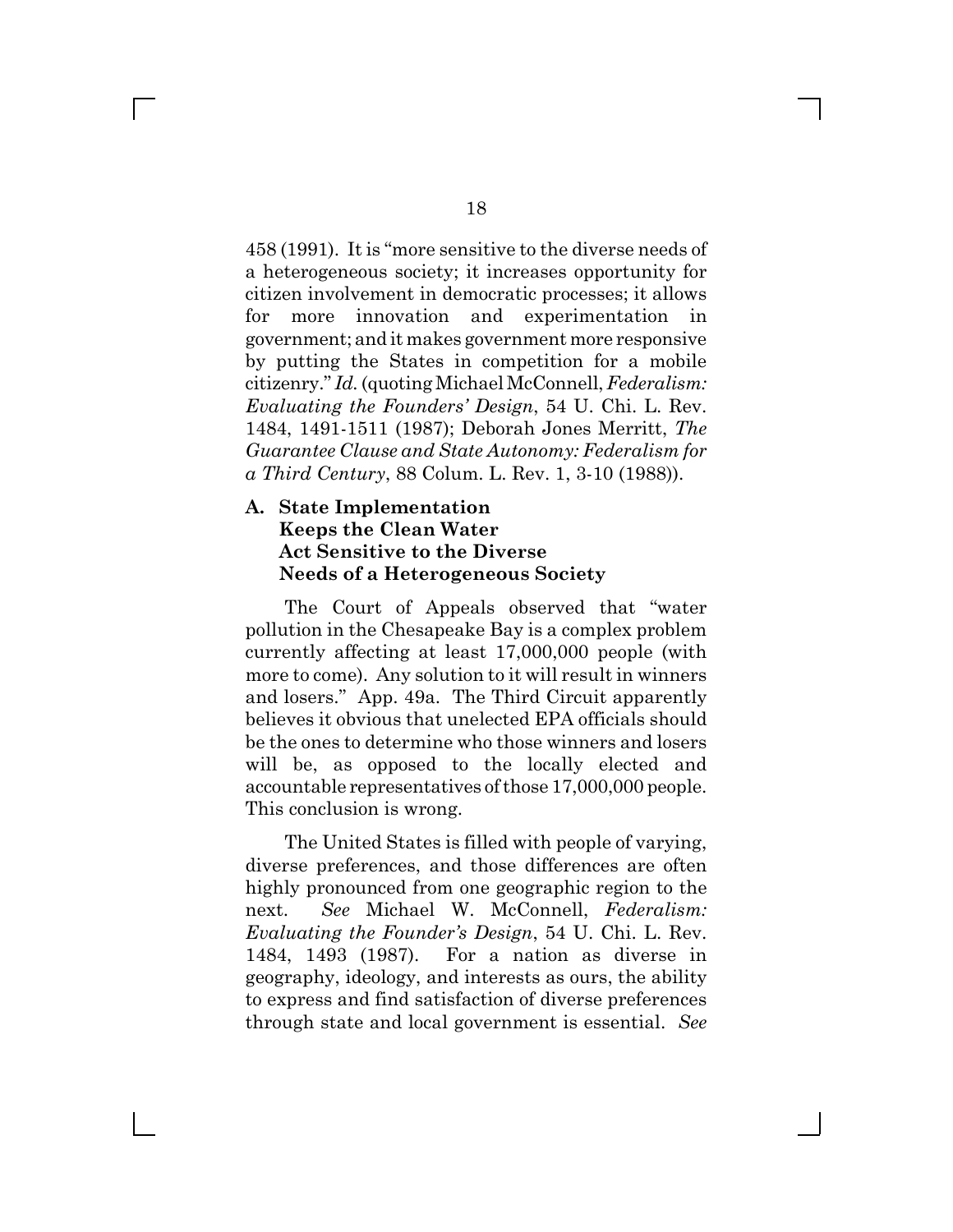Deborah Jones Merritt, *The Guarantee Clause and State Autonomy: Federalism for A Third Century,* 88 Colum. L. Rev. 1, 9 (1988). A federal government, even one replete with branch offices designated to accommodate local preferences, would be no substitute.<sup>8</sup> Hence, a major purpose of the federalist system's use of decentralized government was to preserve, cater to, and satisfy those diverse tastes to the greatest extent practicable. Peter H. Schuck, *Introduction: Some Reflections on the Federalism Debate*, 14 Yale J. on Reg. 1, 13 (1996). Indeed, federalism's ability to achieve that purpose is one of its greatest advantages, making the Clean Water Act's adoption of its principles particularly apt.9

<sup>&</sup>lt;sup>8</sup> Merritt, *supra*, at 9 n.44 ("It is unlikely, however, that a unitary government acting through branch offices would ever create as much diversity as a federal system of independent state and local governments. In any unitary organization, the incentives for uniformity are powerful and may overwhelm the desire for diversity. Branch officers chosen by a central government, moreover, are less likely to reflect local preferences than elected officials chosen locally.").

<sup>9</sup> *See* Richard B. Stewart, *Pyramids of Sacrifice? Problems of Federalism in Mandating State Implementation of National Environmental Policy*, 86 Yale L.J. 1196, 1210-11 (1977) ("As a nation we have traditionally favored non-centralized decisions regarding the use and development of the physical environment. This presumption serves utilitarian values because decision making by state and local governments can better reflect geographical variations in preferences for collective goods like environmental quality and similar variations in the costs of providing such goods. Non-centralized decisions also facilitate experimentation with differing governmental policies, and enhance individuals' capacities to satisfy their different tastes in conditions or work and residence by fostering environmental diversity.") (citations omitted).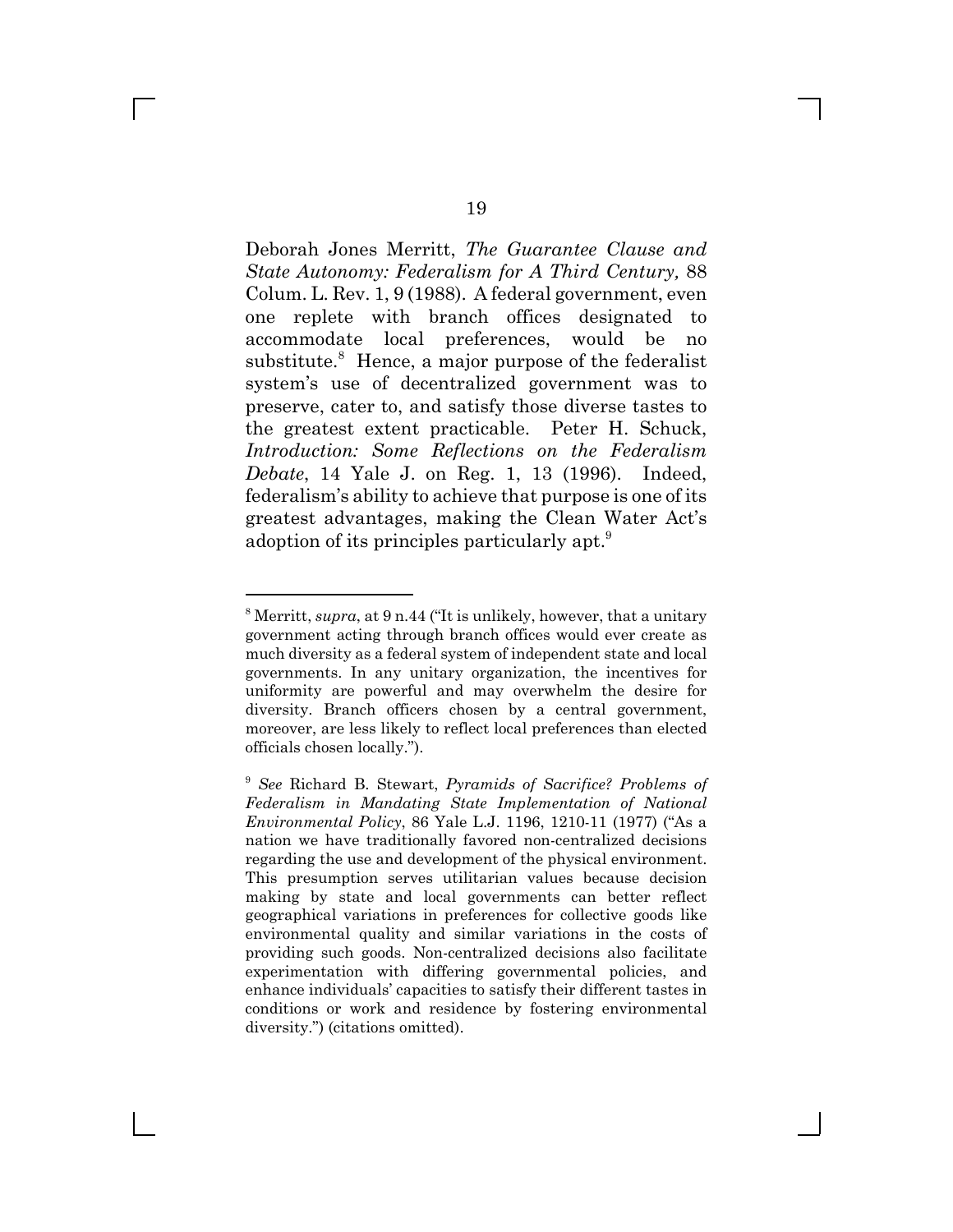In contrast, centralized government is not well-suited to the challenges of governing a wide diversity of people and places. Butler & Macey, *supra*, at 50 ("Federal regulators have not been, and never will be, able to acquire and assimilate the enormous amount of information necessary to make optimal regulatory judgments that reflect the technical requirements of particular locations and pollution sources."); *see* Jonathan H. Adler, *Jurisdictional Mismatch in Environmental Federalism*, 14 N.Y.U. Envtl. L. J. 130, 136-37 (2005). For example, the Act's nationally-uniform, technology-based point source controls produce burdens that can be wildly disproportionate to the environmental benefit received, depending on local conditions. Bruce Ackerman et al., *The Uncertain Search for Environmental Quality* 320-27 (1974). It may be that Congress believed the price was worth the environmental benefit. But such significant costs should make one even more reluctant to interpret other provisions of the Act to give less authority to the states and more authority to EPA to issue such costly regulations. This is particularly so where certain provisions of the Act (33 U.S.C. §§ 1329, 1288, 1313(e)) reserve for the states authority that EPA is trying to assert through an expansive reading of a different provision (33 U.S.C. § 1313).

Further, federal regulators have no incentive to craft policies that reflect local preferences, as opposed to the state and local government officials whose continuance in office depends on them. *See Garcia v. San Antonio Metro. Transit Auth.*, 469 U.S. 528, 565 n.9 (1985) (Powell, J., dissenting) (noting the increasing tendency of Congress to be indifferent and even hostile to local preferences). Thus, a TMDL that sets in stone the how, when, and where of a state's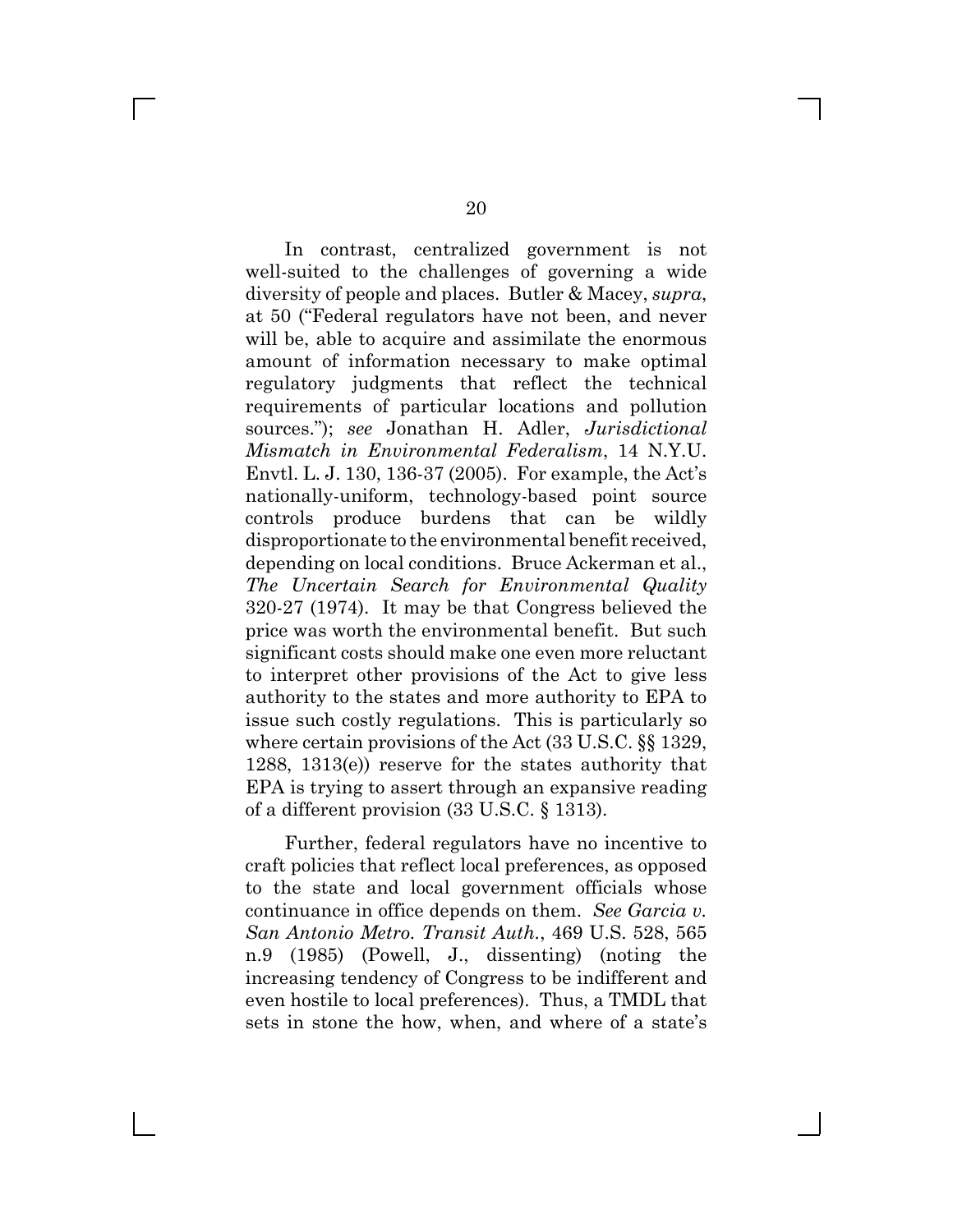implementation plan hamstrings the ability of state and local governments to cater to their constituents' preferences, industries, and changing geographical and economic conditions. Because EPA is not wellpositioned to understand, much less satisfy, local concerns, it is not surprising that the agency would regulate land use indifferent to them.

### **B. State Implementation Keeps the Clean Water Act Accountable to Democratic Processes**

The Third Circuit's approval of EPA's federalization of land use displaces state and local government. One sad outcome of that displacement is the obscuring of political accountability.<sup>10</sup> Political accountability is the 'answerability' of representatives to the represented. D. Bruce La Pierre, *Political Accountability in the National Political Process: The Alternative to Judicial Review of Federalism Issues*, 80 Nw. U. L. Rev. 577, 640 (1985). If an implementation policy bars a particular land use, neither the federal nor state or local government will be wholly to blame. State and local officials will tell their constituents that their hands are tied by federal mandates. For their part, federal officials will counter that a land-use

<sup>10</sup> *See New York v. U.S.*, 505 U.S. 144, 168 (1992) ("[W]here the Federal Government compels States to regulate, the accountability of both state and federal officials is diminished . . . . But where the Federal Government directs the States to regulate, it may be state officials who will bear the brunt of public disapproval, while the federal officials who devised the regulatory program may remain insulated from the electoral ramifications of their decisions. Accountability is thus diminished when, due to federal coercion, elected state officials cannot regulate in accordance with the views of the local electorate in matters not pre-empted by federal legislation.")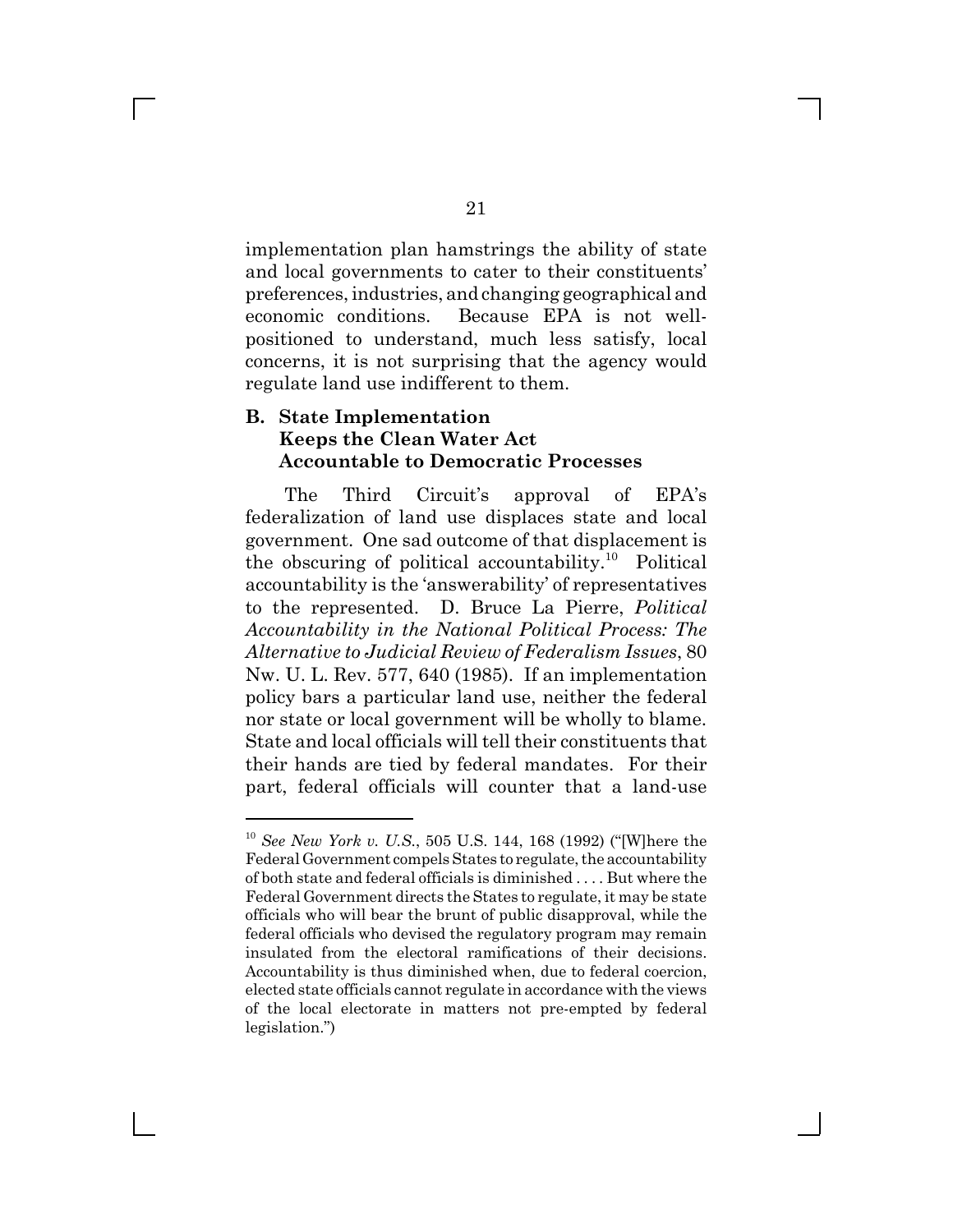permit was denied by a local process in accordance with a state plan. This political hot potato gives politicians precisely what they desire most: freedom from the political consequences of hard political decisions. As such, most of the Bay states spoke out in favor of the Chesapeake Bay TMDL in the Third Circuit. *See* App. 40a n.7 (pointing out that Virginia, Delaware, Maryland, and the District of Columbia all appeared as amici curiae supporting the TMDL). The Chesapeake Bay TMDL relieves them of their duty to make hard, politically costly implementation and land-use decisions in response to the wishes of their constituents. Of course, states are not free to shirk these decisions: "The Constitution does not protect the sovereignty of the States for the benefit of the States or state governments as abstract political entities, or even for the benefit of the public officials governing the States . . . . Where Congress exceeds its authority relative to the States, therefore, the departure from the constitutional plan cannot be ratified by the 'consent' of state officials." *New York v. U.S.*, 505 U.S. 144, 182 (1992).

#### **C. State Implementation Protects Innovative Competition**

Justice Brandeis's conception of the states as little "laboratories," *New State Ice Co. v. Liebmann*, 285 U.S. 262, 311 (1932) (Brandeis, J., dissenting), may now be a cliché, but the beneficial effect of interstate competition remains as compelling a reason as ever to preserve decentralized policymaking. *See* Henry J. Friendly, *Federalism: A Foreward*, 86 Yale L.J. 1019, 1034 (1977). This Court has often upheld the value of interstate competition as a catalyst for the development of new social, economic, and political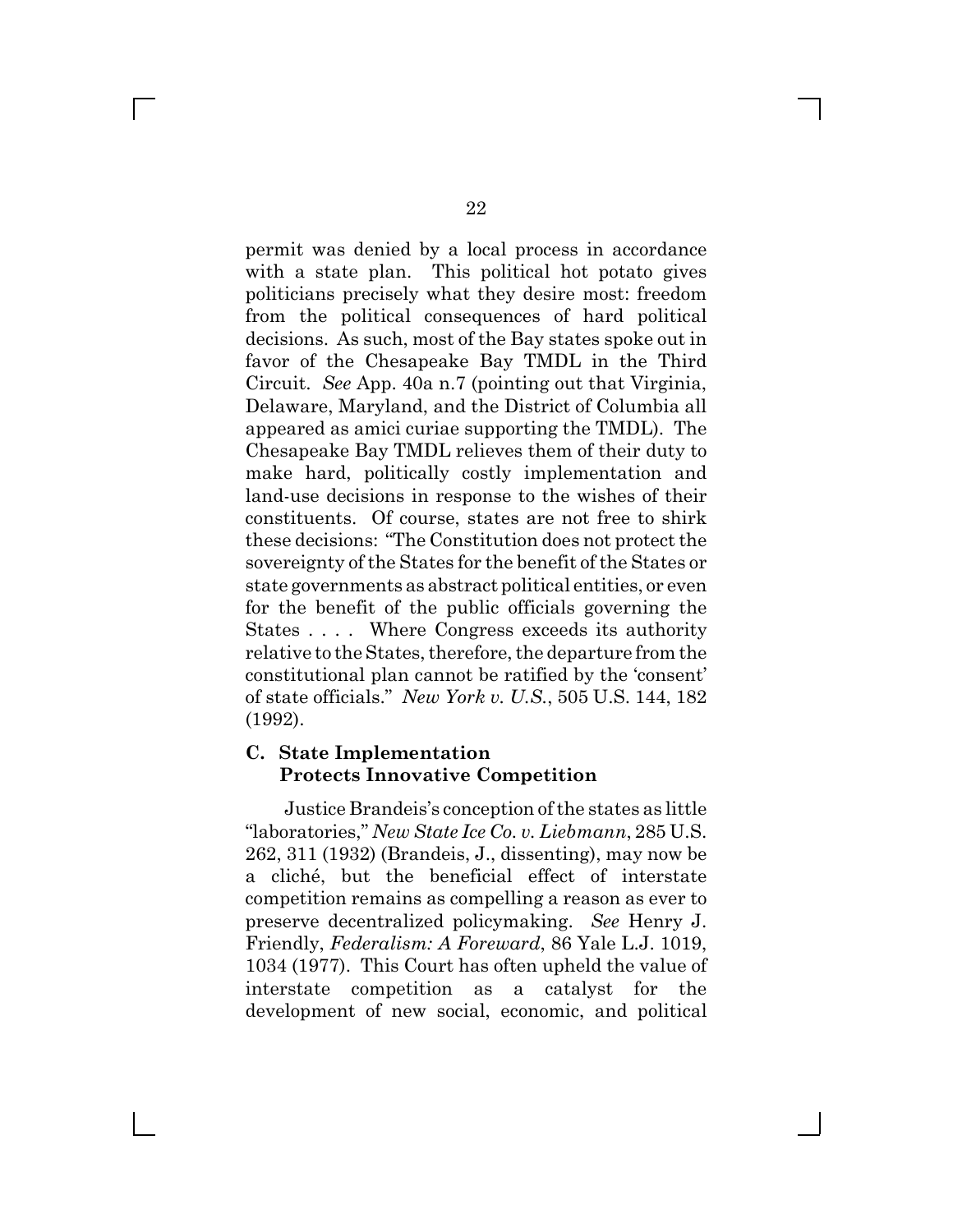ideas. *F.E.R.C. v. Mississippi*, 456 U.S. 742, 789 (1982) (O'Connor, J., dissenting); *United States v. Lopez*, 514 U.S. 549, 581 (1995) (Kennedy, J., concurring) ("[T]he theory and utility of our federalism are revealed, for the States may perform their role as laboratories for experimentation to devise various solutions where the best solution is far from clear."). Residents dissatisfied with their state's policies can move to another state capable of better providing for their desires and needs. *See* Charles M. Tiebout, *A Pure Theory of Local Expenditures*, 64 J. Pol. Econ. 416, 418 (1956). To increase their tax base, states compete for a share of this mobile citizenry by providing attractive policies, the result being that competition among the states leads to an optimal mix of policies. *See id.*

Federal implementation mandates and land-use planning severely handicap state and local ability to creatively adapt state and local land-use policies for the purpose of attracting and accommodating new citizens and industries. By largely standardizing state implementation and land-use policy across the watershed, the Chesapeake Bay TMDL prevents meaningful intergovernmental competition among those states. This of course does not deny that the affected states retain some measure of discretion in how to achieve the TMDL's goals. But of course, the rub is those goals themselves, which effectively federalize many local land-use decisions. The TMDL therefore unavoidably imposes policies that are relatively more static, inefficient, and unresponsive than they would be in the TMDL's absence.